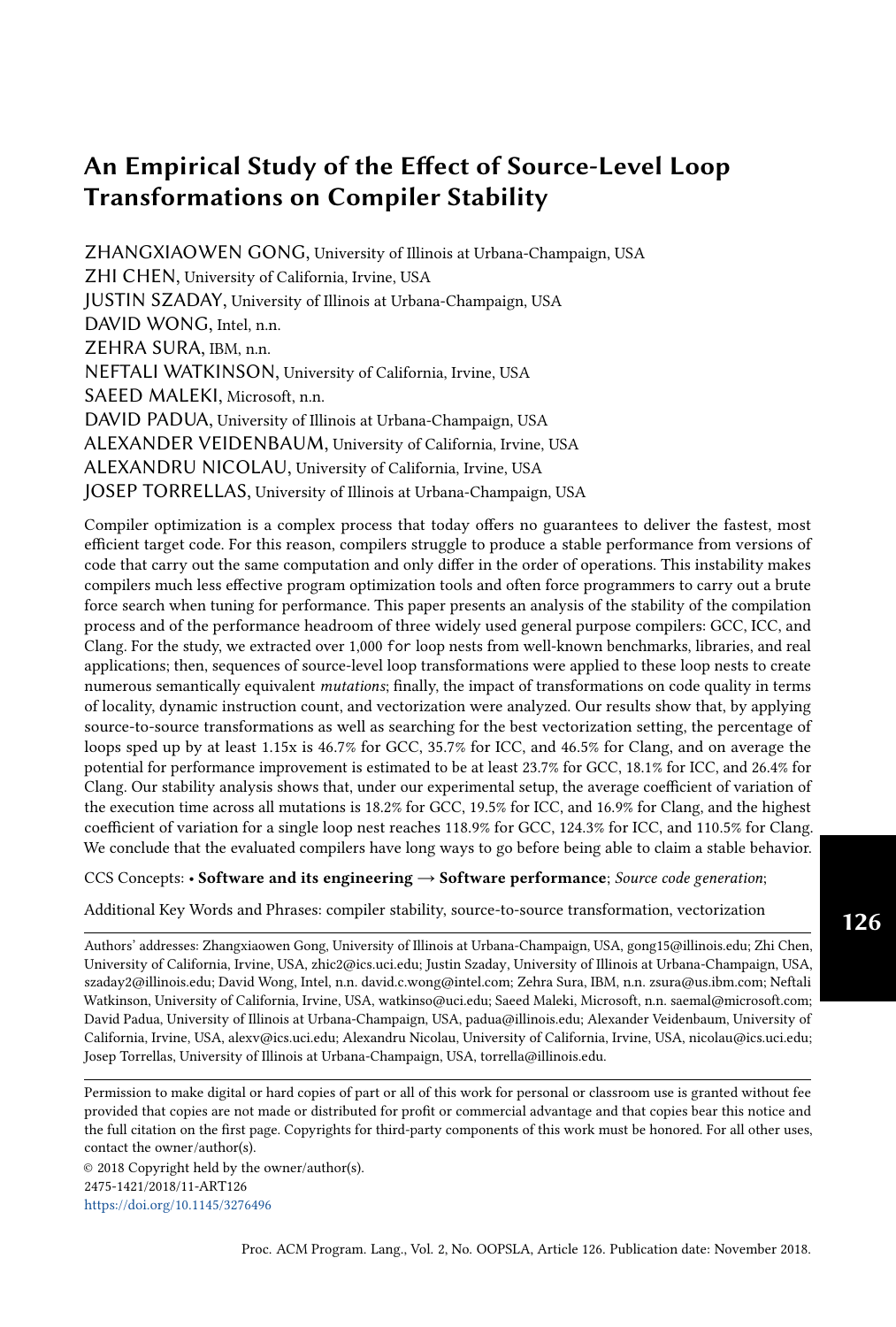#### ACM Reference Format:

Zhangxiaowen Gong, Zhi Chen, Justin Szaday, David Wong, Zehra Sura, Neftali Watkinson, Saeed Maleki, David Padua, Alexander Veidenbaum, Alexandru Nicolau, and Josep Torrellas . 2018. An Empirical Study of the Effect of Source-Level Loop Transformations on Compiler Stability. Proc. ACM Program. Lang. 2, OOPSLA, Article 126 (November 2018), [30](#page-29-0) pages. <https://doi.org/10.1145/3276496>

#### 1 INTRODUCTION

Two of the most important outcomes after sixty years of compiler research are powerful methods for program analysis and an extensive catalog of program transformations. Although there is room for improvement in these areas, we can say that today's compiler analysis and transformation technology rest on solid ground and are well understood. On the other hand, the process of program optimization, which guides the application of transformations to achieve good performance, is not well understood. This is why the standard way of selecting the best compiler command options is to use empirical methods (e.g. by [Pan and Eigenmann](#page-28-0) [\[2006\]](#page-28-0); [Triantafyllis et al.](#page-29-1) [\[2003\]](#page-29-1)). In addition, because of the lack of understanding of the optimization process, there is much room for improvement even under the best compiler command settings as testified by the numerous projects that apply source-to-source pre-passes to improve the quality of the target code, such as the work by [Kuck et al.](#page-28-1) [\[1980\]](#page-28-1), [Tiwari et al.](#page-29-2) [\[2011\]](#page-29-2), [Fursin et al.](#page-28-2) [\[2002\]](#page-28-2), and [Pouchet et al.](#page-28-3) [\[2008\]](#page-28-3).

The benefits derived from tuning compiler options and applying source-to-source transformations are the results of sub-optimal compilers. A hypothetically "perfect" compiler would incorporate the best settings and transformation sequences in its optimization passes and would not need switch selection nor pre-passes. Such a "perfect" compiler would be "stable" in the sense that it would generate the same optimal target code for all semantically-equivalent versions of a loop nest. With near-optimal, stable compilers, programmers could focus on algorithm selection and program readability instead of having to twist the code with what often are obfuscating transformations to improve performance. The undecidability of program equivalence makes it impossible to develop compiler algorithms that generate the same code for all semantically-equivalent code sequences. However, there is no reason why they cannot generate target code that performs quite close to the optimum within a comfortable stability margin.

Although the compiler community is aware of the existence of instability, its magnitude has never been measured. In this paper, we present the first quantitative study on compiler stability. Since instability implies that there is often a performance headroom of the target code, we also study this headroom and estimate the performance improvement that could result from manipulating the source code. Since the majority of the work is usually performed in loops for compute-intensive applications, we choose to investigate the stability and performance headroom of the loop optimization pass of three popular compilers: GNU Compiler Collection (GCC), Intel C++ Compiler (ICC), and LLVM C Compiler (Clang). The focus is on the compilation of for loops because it is among the language constructs whose analyses and transformations are best understood.

In order to make our study of compiler stability and performance headroom as representative as possible, we put together an extensive collection of loop nests extracted from 13 benchmarks suites and other sources, such as software libraries and machine learning kernels. The source code of these loop nests as well as their performance results are available in the LORE repository [\[Chen](#page-28-4) [et al.](#page-28-4) [2017\]](#page-28-4) developed to serve as a resource for the evaluation of compilers. We implemented an extractor to separate for loop nests from the original applications and build standalone codelets that can be executed independently. The codelets are instrumented by the extractor to measure execution time and to read a number of performance counters. Only loop nests consuming more than 1,000 processor cycles were included in the study of stability and performance headroom to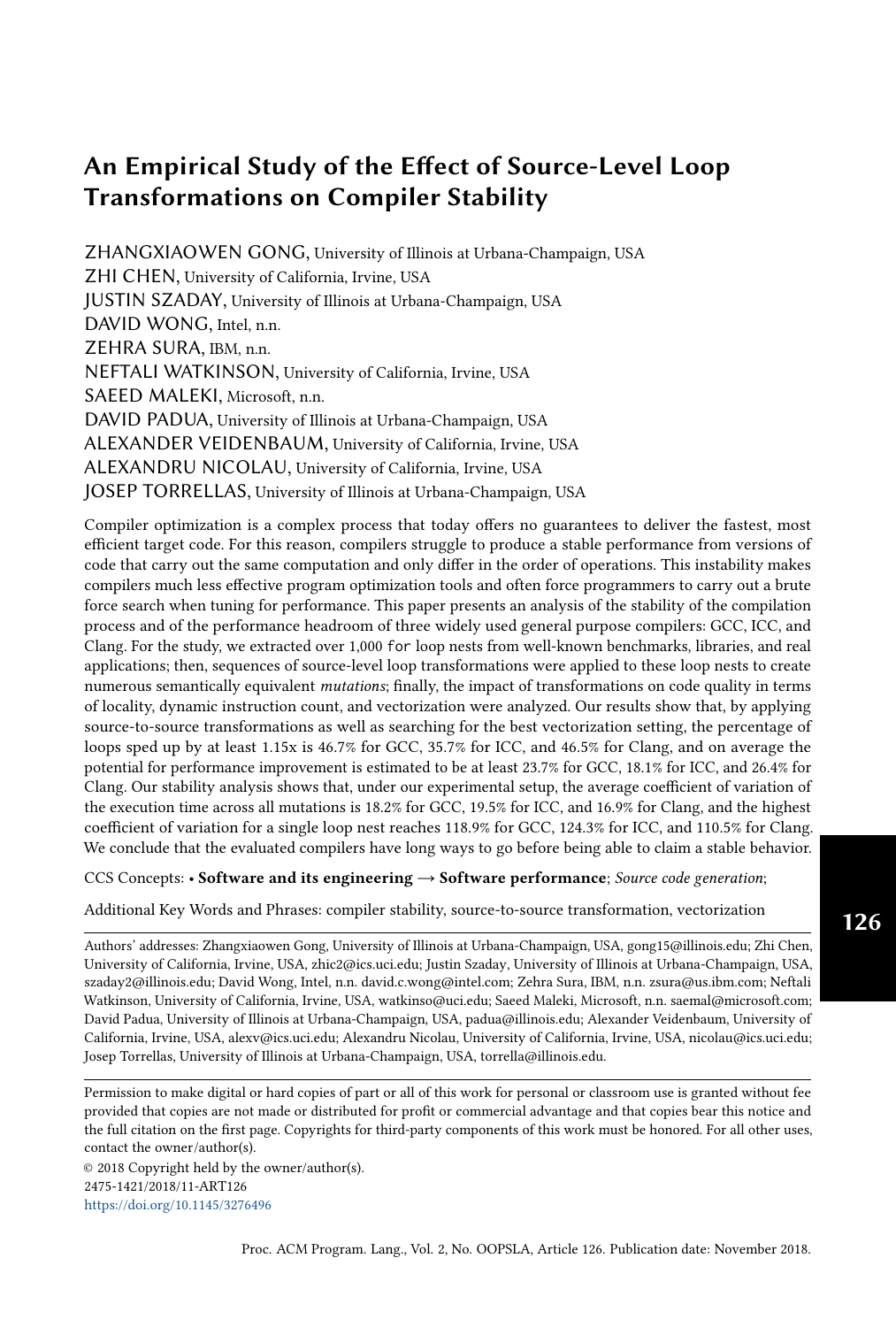reduce the impact of measurement overhead. As a result, out of 3,197 loops that we have extracted, between 1,175 and 1,266 loop nests were investigated, depending on the compiler.

Our methodology for estimating compiler stability and performance headroom is to apply sourceto-source transformations to obtain numerous semantically-equivalent versions of each loop nest, called mutations in this paper, and measure the variation in execution time of the mutations. Unlike the work mentioned above, our goal in this paper is not to improve the quality of the target code, but to study the effectiveness of today's compilers; therefore, we traverse the transformation space to create various loop structures without any performance target.

To generate the mutations, we developed an automated tool, called the mutator, which applies source-to-source transformations to the source code. These source-to-source transformations are combinations of five basic yet highly effective loop transformations: interchange, tiling, unrolling, unroll-and-jam, and distribution [\[Allen and Kennedy](#page-27-0) [2001\]](#page-27-0). Before applying any transformation, the mutator computes the dependences which determine whether or not the transformation can be applied; hence, any transformation or sequence of transformations applied by the mutator are semantic-preserving. From the loop nests that we studied, a total of 64,928 66,392 mutations, depending on the targeted compiler, were generated. The mutations were compiled by the three compilers that we evaluated. Because vectorization support is ubiquitous in modern processors and can have a significant impact on performance, the quality of a compiler's auto-vectorizer plays a significant role in the compiler's stability. Therefore, we also assessed the compilers' vectorization process by experimenting with different vectorization settings during the compilation process.

We quantify the stability of each compiler with an intra-compiler stability score. We found that the evaluated compilers are far from being stable and hence far from optimal. We also devised an inter-compiler stability score to measure the stability across multiple compilers, and we used it to confirm that source-level transformations, by moving the performance closer to the optimum, narrow the performance gap between compilers.

Because the mutations are obtained by applying transformations that are widely used and can be easily implemented by any compiler, their effect is a good indication of whether or not there is room for improvement. Our results show that even though these transformations are implemented by the compilers that we investigated, their availability is not enough, and that the decision on whether or not to apply the transformation and the selection of the right parameters can significantly impact the performance of the resulting code. Although we can only obtain a lower bound of the performance headroom by trying limited combination of transformations, we expect this result, together with a figure of merit for stability, to be a useful indication of the distance from optimality. And, by repeating the measurements along the years, these values could give us a measure of progress.

Our results show that there is a significant performance headroom for each of the three compilers evaluated. The application of source-to-source transformations as a pre-pass alone results in 25.9 36.6% of the loops studied seeing a performance improvement of 15% or more. By further tuning vectorization settings, the numbers rise to 35.7 46.5%, and a loop nest can expect a 1.61x 1.65x speedup on average if we manage to find a beneficial mutation and/or better vectorization setting for it.

We also analyzed how each of the five individual transformations applied by the mutator affects performance in order to find the deficiencies in the compilers that cause the unstable code performance. We used hardware performance counters and manual inspection for each transformation to establish a correlation between the transformation and execution behavior in terms of locality, number of instructions executed, and vectorization. To attenuate the cost of accessing the performance counters though system calls, we chose to consider only loops with an execution time longer than 10,000 cycles, reducing the number of loops considered in this part of the study to 768 817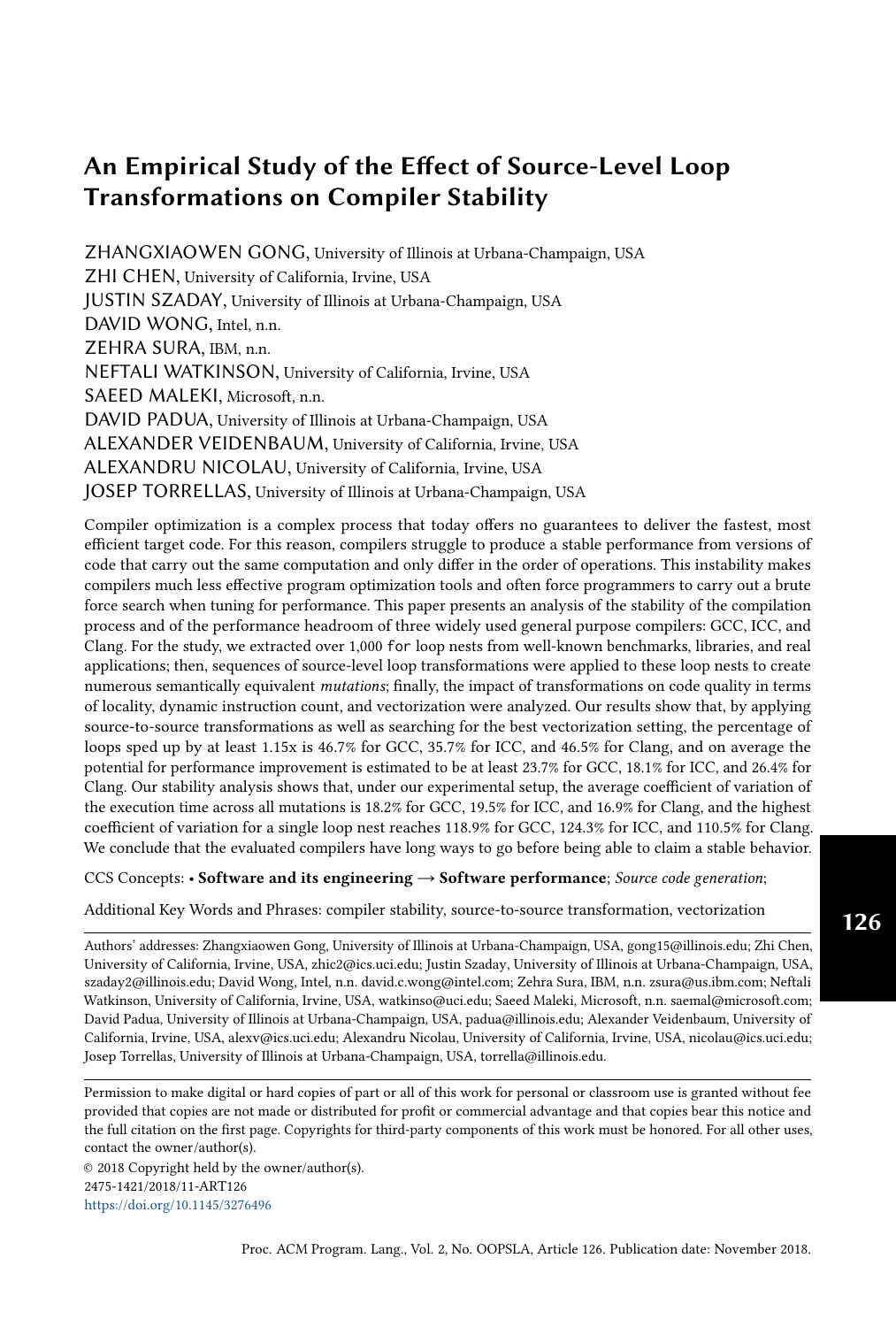depending on the compiler. We discuss the effect of transformations on specific loops to illustrate the complex ways in which they affect compiler output and the magnitude of the challenge faced by compiler writers in developing stable optimization strategies. For two of the transformations, we also propose ideas that may help compilers increase stability against them. The capability of the compilers' vectorizers is further evaluated by measuring the accuracy of their profitability model and investigating how source-level transformations affect the success rate and effectiveness of vectorization.

The rest of the paper is organized as follows. In Section [2,](#page-3-0) we describe how we extract loop nests and generate mutations from them. Sections [3](#page-6-0) and [4](#page-7-0) present the experimental settings and quantitative results, respectively. In Section [5,](#page-14-0) we analyze how different transformations affect performance. In Section [6,](#page-22-0) we further explore how vectorization settings impact performance. Finally, Section [7](#page-25-0) discusses related work, and Section [8](#page-26-0) presents our conclusions.

## <span id="page-3-0"></span>2 LOOP EXTRACTION AND MUTATION

In order to study compiler stability and performance headroom, we apply a variety of sourceto-source transformations to each for loop nest from an extensive collection. To carry out the transformations, the for loop in each of these nests is required to be able to transform into the canonical form

$$
for (i=1b; i<=ub; i+=step).
$$

We refer to such canonical form as "for loop" or simply "loop" in the rest of the paper unless specified otherwise. To build the collection of loops, an extractor outlines all qualified for loop nests from a variety of C language benchmark suites and libraries. Then, each loop nest is transformed by a mutator to generate various mutations. Finally, the execution time of each loop nest and of its mutations is measured, and the variation across mutations of each loop nest is computed.

We developed both the *extractor* and the *mutator* based on the *ROSE* source-to-source compiler infrastructure by [Quinlan](#page-28-5) [\[2000\]](#page-28-5). This section presents a short description of these two components. For more information, the reader is referred to [Chen et al.](#page-28-4) [\[2017\]](#page-28-4).

#### <span id="page-3-1"></span>2.1 The Extractor

The extractor encapsulates each for loop nest from an *original program* into a separate standalone program called a codelet. The extractor starts with finding all for loops in the original program by scanning the abstract syntax tree (AST). A for loop is skipped if it contains function call(s) other than standard math functions. If multiple for loops resemble a loop nest, the extractor identifies the outermost loop and generates a codelet for the entire loop nest only. Other types of loops such as while loops can be included as parts of a for loop's body, but our system does not processes them as the outermost loops of loop nests nor apply any transformation to them.

We choose to feed the codelets with the same data used in the original program to make both programs behave similarly as much as possible. To achieve that, the extractor instruments each loop nest to save the values of all read-only or write-after-read (WAR) variables in the loop right before executing the loop. Input data from global/static variables, heap, and stack are handled separately and will be restored to their corresponding locations when later executing the codelet. The loop bounds are recorded at run-time if their values are not constants. Finally, the instrumented original program is executed to create an input data file for each loop nest.

If a loop nest has multiple execution instances (e.g. being part of a function that is invoked multiple times), the extractor saves data from only one of the executions. This execution is chosen using the reservoir sampling algorithm, which grants each execution equal chance to be selected [\[Vitter](#page-29-3) [1985\]](#page-29-3).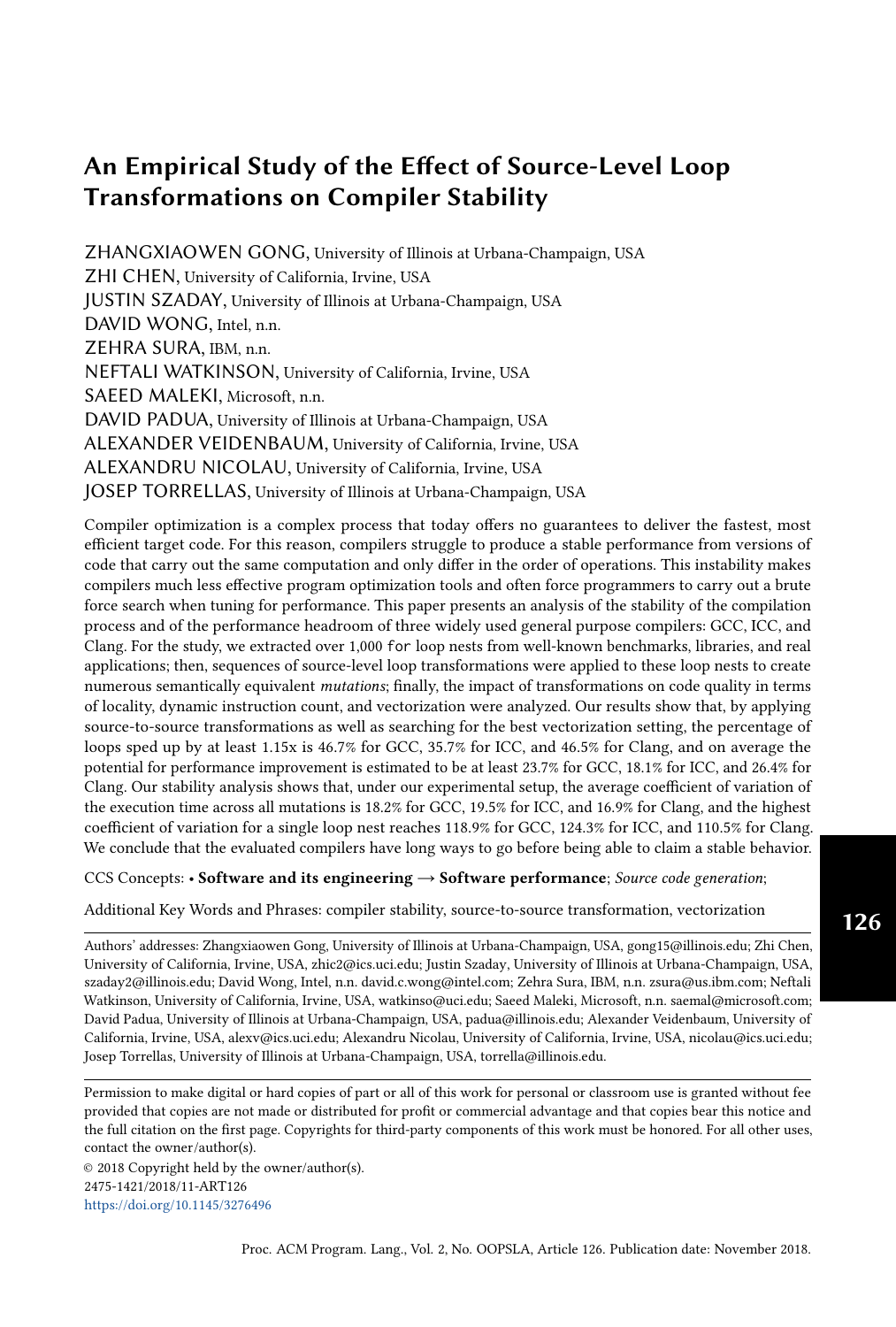To create the codelet, the extractor copies the source code of the loop nest from the original program and surrounds it with the following collection of operations:

- (1) Read the input data file and initialize variables and memory regions with the values they had during execution of the loop nest in the original program.
- (2) Record time using the RDTSCP instruction, which allows accurate timing measurements with a resolution of just two assembly instructions as reported by [Paoloni](#page-28-6) [\[2010\]](#page-28-6).
- (3) Read hardware performance counter values.
- (4) Use all the data that the loop nest produces to generate reduced values that are output to I/O so that the compilers do not remove operations as dead code. For a scalar variable, the codelet writes the variable value; for an integer array, the codelet writes the MD5 hash of the array; and for a floating point array, the codelet writes its sum reduction.
- (5) Repeatedly execute the loop nest 100 times and record the median of the execution time. Variables and memory regions are reinitialized before each re-execution.

The codelets are thus completely self-contained and ready for transformation by the mutator, compilation, and execution.

Although the source code and input for the extracted loop are replicated from the original program, the loop's behavior during the execution of the codelet may vary from its behavior during the execution of the original program. There are two reasons for this. First, the cache state will typically differ from the state during the execution of the original program. On the other hand, it will be consistent across re-executions of the loop in the codelet (except for the first execution). Second, some of the compiler's inter-procedural and/or inter-loop analysis may lead to changes in the optimization process. For example, the extractor outlines neighboring outermost loops into separate codelets and therefore disables any interaction between them, but a compiler may fuse them when compiling the original program. However, these differences are acceptable since our study focuses on how performance varies between the original codelet and its mutations. Thus, replicating the exact cache state and the optimizations applied on the original program is not essential because our goal is not to optimize the original program.

#### <span id="page-4-0"></span>2.2 The Mutator

The extracted loop nests in the form of codelets are processed using the mutator to create semantically equivalent mutations. The mutator applies sequences of source-to-source loop transformations that are constructed from interchange, tiling, unrolling, unroll-and-jam, and distribution. These relatively easy to implement transformations are among the best-known loop transformations, so they can be effortlessly added to any compiler if they are not currently present.

We imposed limitations on the transformation sequences because the number of mutations of a single loop nest may grow exponentially with the number of transformations and the number of possible parameters to each transformation [\[Tiwari et al.](#page-29-2) [2011\]](#page-29-2). These limitations ensured the number of mutations generated remained reasonable.

First, the mutator does not explore the transformation space exhaustively. Instead, it applies sub-sequences of transformations of the following sequences:

> $interchange$ ! unroll-and-jam! distribution! unrolling inter change ! tiling ! distribution ! unrolling

A sub-sequence can skip transformation(s) in the above sequences. For example, interchan  $e$ ! distribution is a valid sub-sequence. However, the order of transformation needs to be preserved. For instance, *distribution*  $\vert$  interchan  $e$  is never applied. We chose this ordering to ensure that transformations that only operate on perfectly nested loops (all assignment statements are contained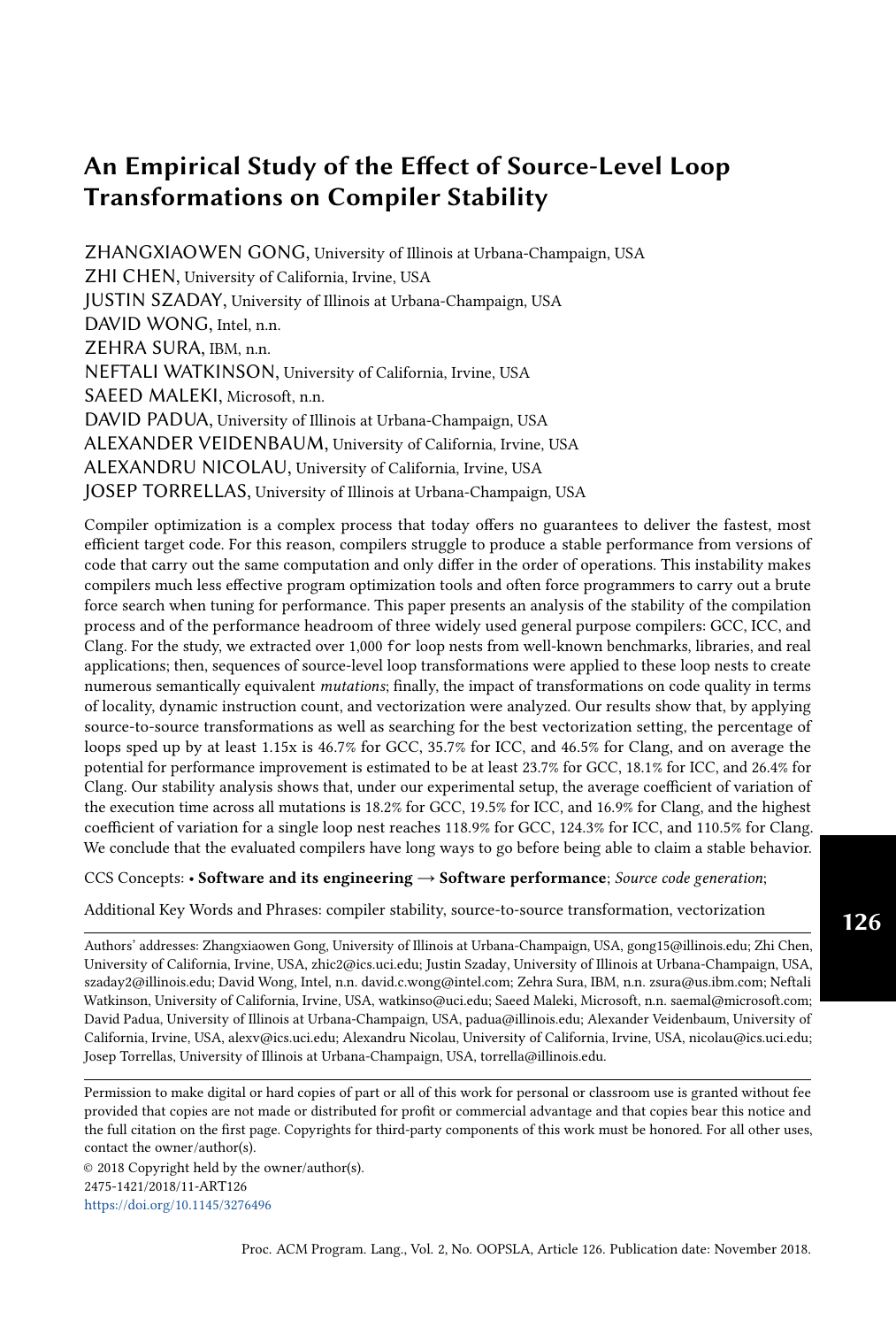in the innermost loop) due to the limitation of our tool, namely interchange, tiling, and unroll-andjam are not applied after any transformation that may render the loop nests imperfect, namely distribution, unrolling, and unroll-and-jam. The maximum length of transformation sequence is 4.

Second, we limit the parameters to each transformation. Table [1](#page-5-0) shows the transformations and their parameters. For interchange, we explore every possible permutation, and the parameter for it is a number denoting the permutation in lexicographical order. For tiling, we tile a single dimension only, and the parameters are the sizes used for strip mining plus the loop level that is strip-mined. For unrolling, we only unroll the innermost loop(s). If there are multiple loops at the innermost level, the mutator will unroll all of them the same number of times. For unroll-and-jam, we apply it at each non-innermost level, and the parameters are the loop level to be unrolled and the unroll factor. For distribution, we distribute statements in the innermost loop as much as possible based on the dependence analysis result; hence, distribution does not take any parameter. As presented in the parentheses in Table [1](#page-5-0) column 2, we only use selected tile sizes/unroll factors for tiling, unrolling, and unroll-and-jam. If the loop level being transformed has a static trip count that is smaller than one of the tile sizes/unroll factors, the transformation with the corresponding parameter is skipped. For example, the mutator does not apply unroll by 8 times on the loop for  $(i=0; i \leq 5; i=1)\{... \}$ , which has a static trip count of 6.

<span id="page-5-0"></span>

| Transformation | <b>Parameters</b>                   | Maximum # of varia-                   |  |  |
|----------------|-------------------------------------|---------------------------------------|--|--|
|                |                                     | tion                                  |  |  |
| Interchange    | Lexicographical permutation number  | depth!                                |  |  |
| Tiling         | Loop level, tile size 2 f8, 16, 32q | $depth \quad 3$                       |  |  |
| Unrolling      | Unroll factor 2 f2, 4, 8q           |                                       |  |  |
| Unroll-and-jam | Loop level, unroll factor 2 f2, 4q  | $1$ depth $1^\circ$<br>$\overline{2}$ |  |  |
| Distribution   | N/A                                 |                                       |  |  |

Table 1. Transformations and their parameters

Although these limitations confine the search space of transformation sequences to a manageable size for each loop nest, they also decrease the chance of finding the optimal transformation sequence for a loop nest. Therefore, in this study, we only aim at finding lower bounds for performance headroom and instability of the investigated compilers.

In addition to the imposed restrictions, the number of mutations is also limited by data dependence. Unrolling is the only transformation we use that is guaranteed to always be semantics-preserving (although additional care needs to be taken when continue, break, and/or goto is present in the loop body). To ensure the legality of the other four transformations, the mutator analyzes dependence through PolyOptC by [Pouchet](#page-28-7) [\[2011\]](#page-28-7), which provides an interface between ROSE and the polyhedral model based dependence analyzer Candl by [Bastoul and Pouchet](#page-27-1) [\[2012\]](#page-27-1). The mutator applies only unrolling to loops that *Candl* cannot analyze due to the loops being unable to be expressed in polyhedral forms, such as loops with non-affine expressions in array subscripts. Therefore, all generated mutations are guaranteed to preserve the original semantics in theory. In practice, in order to counteract any potential bug in the mutator or the compilers, we also added a second layer sanity check. As described in Section [2.1,](#page-3-1) a codelet writes the reduction of all of the loop's output to I/O. After executing the original loop nest and its mutations, we compare their outputs to verify semantic equivalence. Although this method may produce false positives or false negatives, we found it sufficient during our experiments.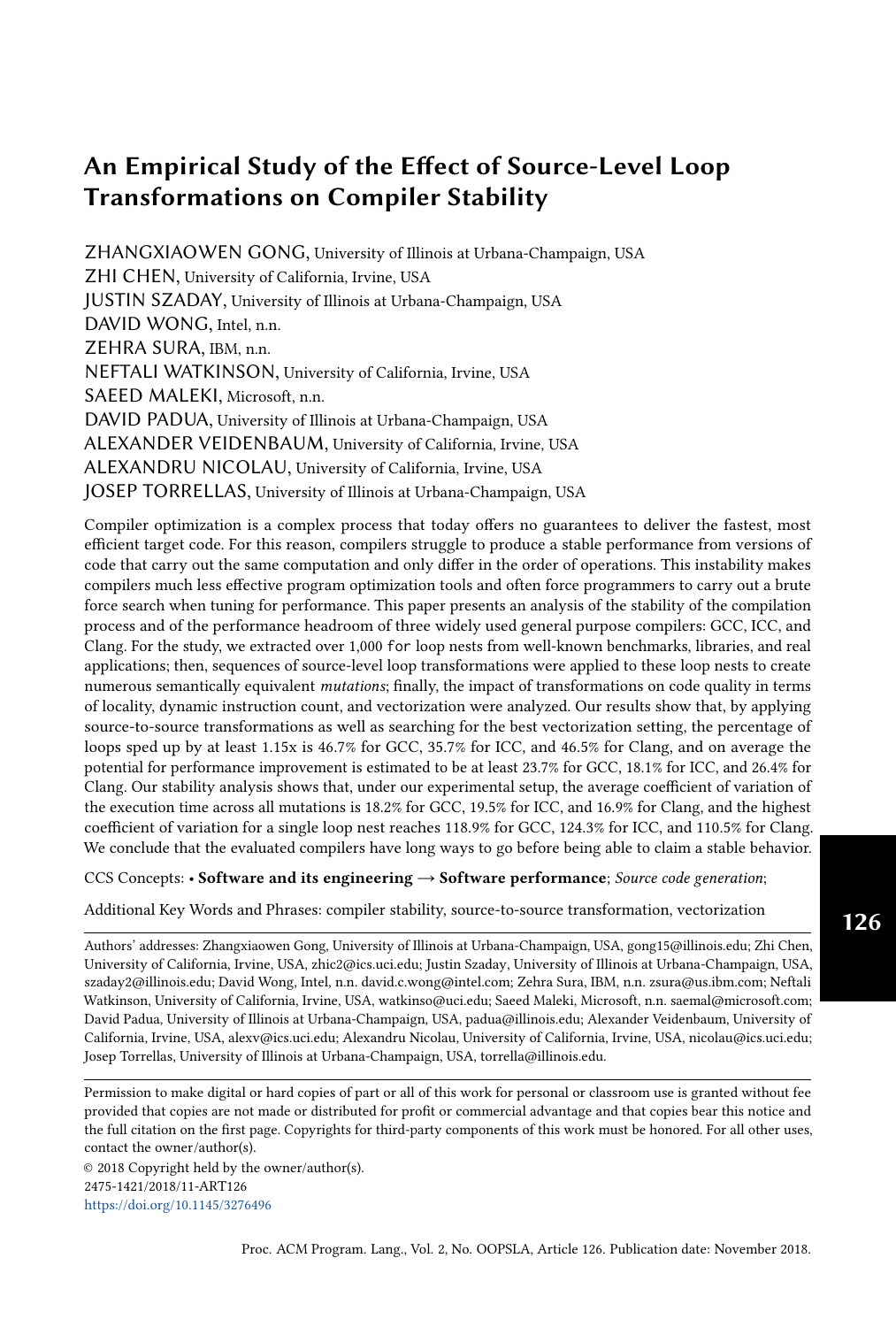The nesting depth and the dependence graph of a loop nest determine how many mutations are produced from it. Among the loops that we studied, up to 1,680 mutations were created from a single loop nest.

## 2.3 Collection of Loop Nests and Their Mutations

We extracted 3,197 loop nests from various sources for this study, such as: benchmarks, audio/video codecs, deep learning libraries, and machine learning kernels. The first column in Table [2](#page-6-1) lists the sources that we extracted the loop nests from. For the benchmarks, we used the default dataset during extraction except for SPEC and NPB. We used the "ref" dataset for SPEC and the "CLASS=B" dataset for NPB. For the libraries, we used the test data that they provided. In total, we produced 100,219 mutations from the 3,197 codelets; however, we only study the results from loops whose execution time exceeded 1,000 cycles. The final number of loops and mutations that we studied will be discussed in Section [4.](#page-7-0)

<span id="page-6-1"></span>

| Benchmark                                          | # of loops (# of mutations) |             |             |  |
|----------------------------------------------------|-----------------------------|-------------|-------------|--|
|                                                    | GCC                         | <b>ICC</b>  | Clang       |  |
| ALPBench [Li et al. 2005]                          | 24 (72)                     | 22 (66)     | 31 (129)    |  |
| ASC Sequoia [LLNL 2008]                            | 22 (350)                    | 21 (347)    | 22 (350)    |  |
| Cortexsuite [Thomas et al. 2014]                   | 60 (1060)                   | 57 (791)    | 62 (1042)   |  |
| FreeBench [Rundberg and Warg 2002]                 | 38 (242)                    | 31(141)     | 39 (245)    |  |
| Parallel Research Kernels (PRK) [Van der Wijngaart | 36 (286)                    | 23 (189)    | 34 (261)    |  |
| and Mattson 2014]                                  |                             |             |             |  |
| Livermore Loops [Peters 1992]                      | 53 (1443)                   | 51 (1436)   | 57 (1612)   |  |
| MediaBench II [Fritts et al. 2009]                 | 152 (773)                   | 120 (532)   | 183 (1279)  |  |
| Netlib [Browne et al. 1995]                        | 25(207)                     | 21(195)     | 24 (204)    |  |
| NAS Parallel Benchmarks (NPB) [Bailey et al. 1991] | 196 (52259)                 | 195 (52244) | 198 (52350) |  |
| Polybench [Pouchet 2012]                           | 90 (3574)                   | 91 (3589)   | 91 (3589)   |  |
| SPEC 2000 [Henning 2000]                           | 122 (1263)                  | 125 (1272)  | 129 (1337)  |  |
| SPEC 2006 [Henning 2006]                           | 102 (421)                   | 103(425)    | 129 (907)   |  |
| Extended TSVC [Maleki et al. 2011]                 | 149 (1955)                  | 149 (1955)  | 149 (1943)  |  |
| Machine learning kernels [Redmon 2016]             | 27(177)                     | 27(177)     | 21(123)     |  |
| Libraries [GAP 2007; LAME 2017; Mozilla 2017;      | 145 (1735)                  | 139 (1569)  | 97 (1023)   |  |
| TwoLAME 2017; xiph.org 2017]                       |                             |             |             |  |
| Subtotal                                           | 1241                        | 1175        | 1266        |  |
|                                                    | (65817)                     | (64928)     | (66392)     |  |
| Execute for over 1,000 cycles for all 3 compilers  | 1061 (63902)                |             |             |  |

Table 2. The numbers of loop nests and their mutations included in the study

Different benchmark applications may have similar loops (e.g. matrix multiplication kernel). We did not attempt to group similar loops and pick one to represent the group, so the results may bias towards larger clusters of similar loops. However, we believe it is acceptable because it applies a natural weight on the loop types that are more common and thus need more attention.

## <span id="page-6-0"></span>3 EXPERIMENTAL SETUP

We used the loop nests and their mutations to evaluate recent versions of three widely used compilers: GNU Compiler Collection (GCC) 6.2.0, Intel C++ Compiler (ICC) 17.0.1, and LLVM C Compiler (Clang) 4.0.0.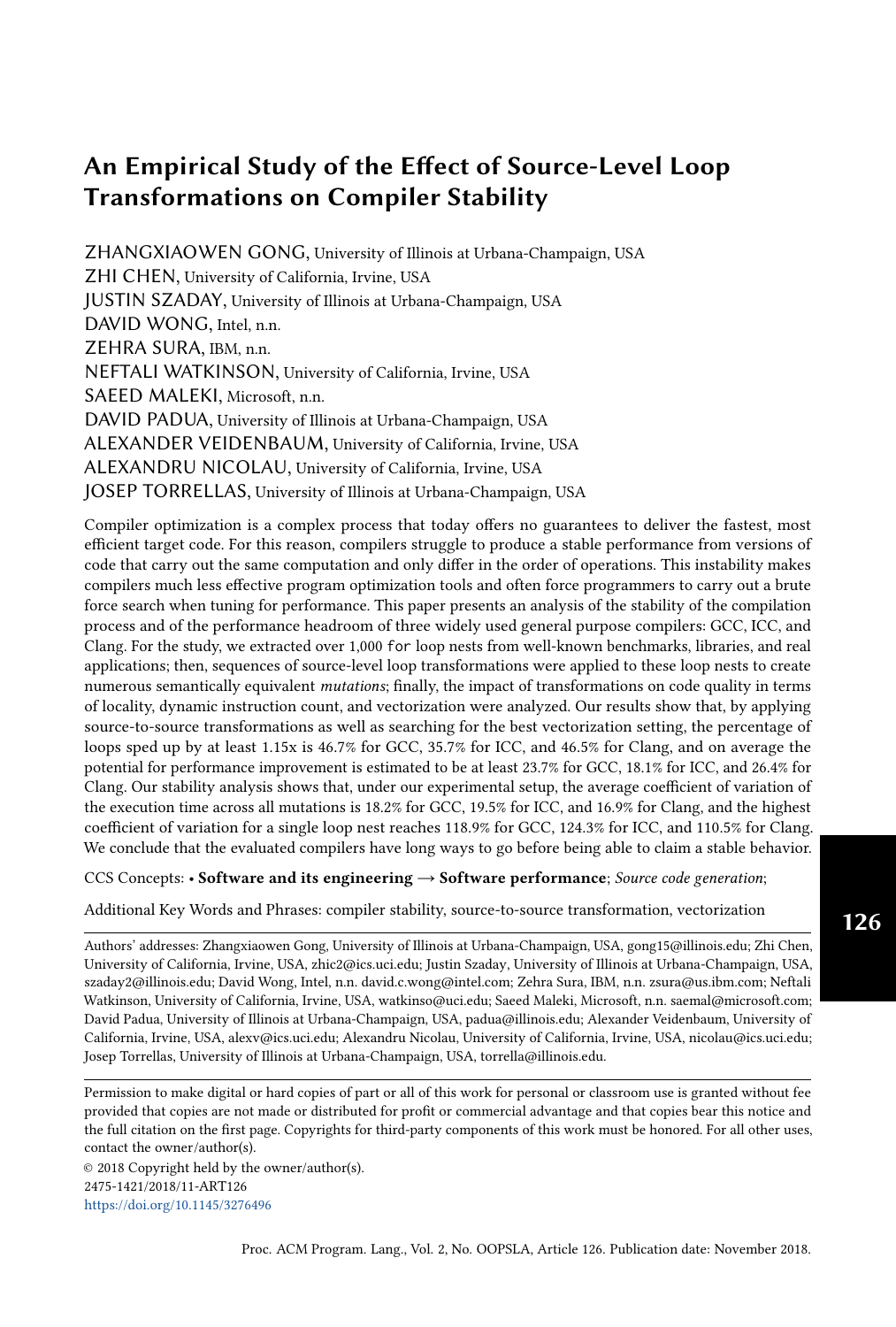The experiments were conducted on an Intel Xeon E5-1630 v3 processor (Haswell microarchitecture, 32KB/32KB private L1 data/instruction cache, 256KB private L2 cache, 10MB shared L3 cache) with 32GB DDR4 2133 RAM. The CPU is equipped with an invariant time stamp counter (TSC) so that the readout from RDTSCP is accurate regardless of ACPI P-, C-, and T-states according to [Intel](#page-28-21) [\[2016\]](#page-28-21). To achieve stable results, all executions were assigned to the same core with dynamic frequency scaling, Intel Hyper-Threading, C-State higher then one, and TurboBoost technologies disabled. The experimental results from a single machine setup are sufficient to provide an estimation of compiler stability and performance headroom since we believe similar traits may exist on other systems. However, doing experiments on a single hardware setup tends to add measurement bias towards certain compiler(s) [\[Mytkowicz et al.](#page-28-22) [2009\]](#page-28-22). As a result, the difference in the tested compilers' stability and performance headroom reported by our results should not be considered as a conclusive comparison of the compilers' quality because such difference may vary on other systems. In the future, conducting further experiments on additional machine setups may reduce the measurement bias, providing more comprehensive conclusions.

When compiling the loop nests and their mutations, we turned on the following switches in addition to -O3:

GCC: -ffast-math allows breaking strict IEEE compliance so that floating point operations can be reordered; -funsafe-loop-optimizations tells the loop optimizer to assume that loop indices do not overflow, and that loops with nontrivial exit condition are not infinite; -ftree-loop-if-convert-stores allows if-converting conditional jumps containing memory writes;

ICC: -restrict and -ipo help with alias analysis;

Clang: -ffast-math provides similar benefit as that in GCC; -fslp-vectorize-aggressive enables a second basic block vectorization phase.

We instructed all three compilers to optimize for the native architecture, which supports vector extensions up to AVX2, and let the compilers' default vectorization profitability models determine when to vectorize loops.

### <span id="page-7-0"></span>4 RESULTS

This section presents the main results of our study. In Section [4.1,](#page-7-1) we report the performance of the code generated by the evaluated compilers from the original loop nests. We discuss the effect of the source-to-source transformations applied by the mutator on performance in Section [4.2,](#page-8-0) evaluate the effect of each transformation in Section [4.3,](#page-10-0) discuss the effect of mutations on different benchmarks in Section [4.4,](#page-11-0) and finally propose metrics to measure compiler stability and performance convergence in Section [4.5](#page-11-1) and [4.6,](#page-13-0) respectively.

#### <span id="page-7-1"></span>4.1 Baseline Performance

Table [2](#page-6-1) lists, for each of the three compilers considered, the number of loops and and the number of mutations used for the part of the study presented in this section. Recall that we require the execution time of a loop nest to be at least 1,000 cycles; therefore, only between 1,175 and 1,266 loop nests are used for evaluating each of the three compilers.

To compare the effect of the compilers on the baseline loops, we only consider the 1,061 loops whose execution time is longer than 1,000 cycles for all three compilers. On average, the code generated by GCC and Clang is 1.06x and 1.27x slower respectively than that by ICC; however, they generate code that outperforms ICC's by at least 15% in 174 and 114 cases, respectively. Therefore, the optimal compiler for each loop varies. We chose a 15% threshold because it is a meaningful difference, even with experimental timing noise; this threshold was also used by [Maleki et al.](#page-28-16) [\[2011\]](#page-28-16).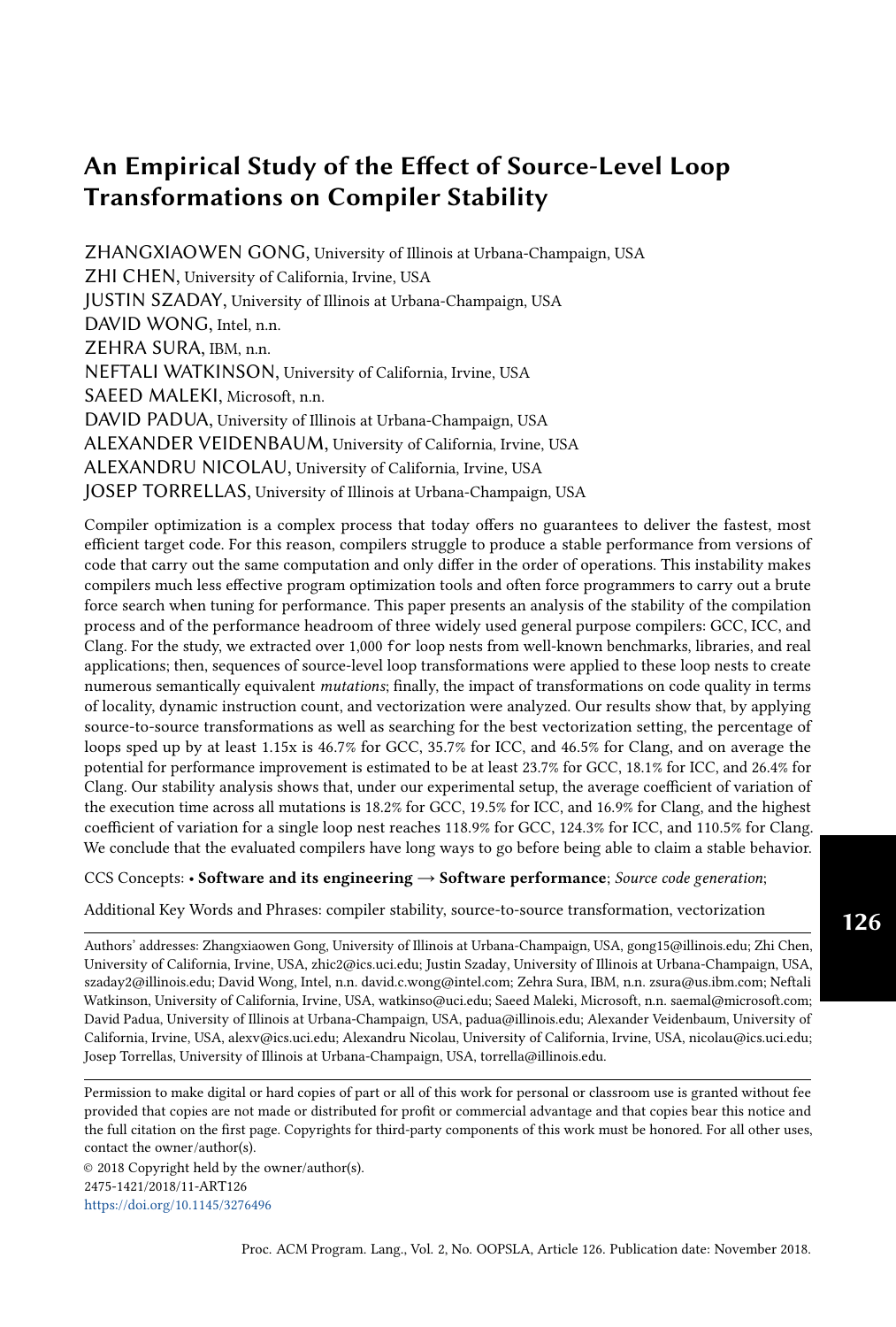#### <span id="page-8-0"></span>4.2 Overall Impact of Our Collection of Mutations on Performance

We calculate the speedup of a loop nest l's fastest mutation over its baseline by

$$
speedup^{10} = \frac{min^{1}t^{10}}{t^{10}} = \frac{t^{10}}{t^{10}}
$$
 (1)

In the formula,  $t_{baseline}^{^{1P}}$  and  $t_{mutationik}^{^{1P}}$  are the execution times *mutationsik* are the execution times of a compiler's outputs of baseline loop<br> $\int_{a}^{\infty}$  all negativeles and  $n!^{p}$  is the number of mutations appended from l and its mutation  $i \geq 0, n^{10}$  <br>has line loop l, which varies depending on the loop. We see that, on average, the fastest mutation<br>has elime loop l, which varies depending on the loop. We see that, on average, the fast baseline loop l, which varies depending on the loop. We see that, on average, the fastest mutation of a loop is 1.11x, 1.05x, and 1.16x faster than the baseline for GCC, ICC, and Clang respectively, as shown in Table [3](#page-8-1) row 2. Also, the standard deviations of speedup are 1.02 1.04, suggesting that the range of speedup is significant.

Table 3. General statistics of mutations' performance impact

<span id="page-8-1"></span>

|                |                                                                  | <b>GCC</b>  | <b>ICC</b>              | Clang       |
|----------------|------------------------------------------------------------------|-------------|-------------------------|-------------|
|                | $#$ of loops studied (L)                                         | 1241        | 1175                    | 1266        |
|                | $\mu_a$ ( $\alpha$ ) of the fastest mutation to baseline speedup | 1.11(1.02)  | 1.05(1.04)              | 1.16(1.03)  |
| 3              | average lower bound of performance headroom                      | 16.7%       | 13.8%                   | 20.9%       |
|                | $\#$ (%) in L that have beneficial mutation(s)                   | 402 (32.4%) | $304(25.9\%)$           | 463 (36.6%) |
| 5 <sup>1</sup> | $\#(\%)$ in L that have all mutations unfavorable                | 89 (7.2%)   | $188(16.0\%)$ 73 (5.8%) |             |
|                |                                                                  |             |                         |             |

We report the average lower bound of performance headroom by applying source-to-source transformations in row 3, which is calculated by

headroom ¹¹ Ö<sup>L</sup> min¹t ¹lº basel ine ,t ¹lº mut at ion»0<sup>¼</sup> , ...,t ¹lº mut at ion»n <sup>¹</sup>l<sup>º</sup> 1¼ º ¹lº º 1 <sup>L</sup> 1º -100% (2)

When computing the lower bound of headroom, if all mutations are slower than the baseline,<br>When computing the lower bound of headroom, if all mutations are slower than the baseline, we consider it to be 0%. On average, the performance of a loop nest has a headroom of at least 13.8% 20.9%, depending on the compiler.

Next, we assign categories to each of the mutations based on their impact on performance. We consider mutations that generate code 15% faster than the baseline to be *beneficial* and those that generate code that is 15% slower than the baseline to be unfavorable mutations, the rest are considered to be neutral.

As shown in row 4, the percentage of loops with at least one beneficial mutation ranges from 25.9% (ICC) to 36.6% (Clang). This suggests that Clang benefits more from source-level transformations than ICC, with GCC sitting somewhere between the two. On the other hand, as shown in the last row, the percentage of loops that only have unfavorable mutations is much higher for ICC (at 16.0% vs. 5.8% (Clang) and 7.2% (GCC)).

Focusing on loops with beneficial mutations, we get the distribution of speedups shown in Figure [1.](#page-9-0) The plots reveals that for all three compilers, although the majority of the speedups are below 2x, a number of loops receive an over 2x speedup. In fact, there are loops with speedups as high as 20x; however, we found that most speedups over 6x are due to pathological scalar optimization after unrolling. For example, after the mutator unrolls a loop from TSVC 8 times, Clang decides to further fully unroll the loop and pre-calculates most of the scalar operations at compile time, accelerating the loop by 20x. Nevertheless, there is a case where interchange facilitated better locality and vectorization to help a loop nest from TSVC gain 15x performance with Clang.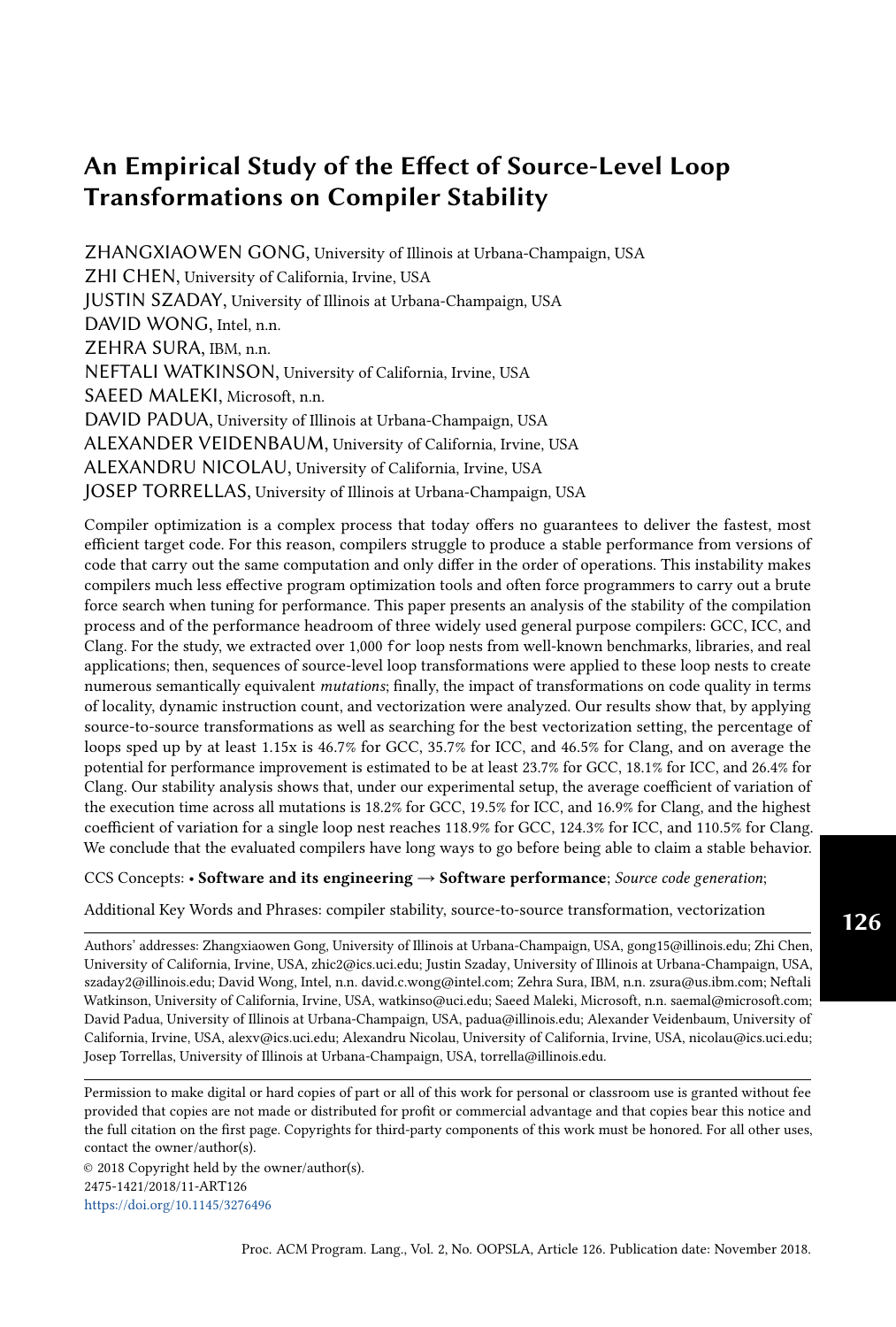While ICC has fewer loops that are sped up by the source-to-source transformations, the number of loops that have an over 3x speedup is comparable to Clang's and is much greater than GCC's. Furthermore, both ICC and Clang on average obtain a 1.54x maximum speedup for the loops with beneficial mutation(s) whereas GCC on average can only attain a 1.46x maximum speedup for loops in that category.

<span id="page-9-0"></span>

Fig. 1. Distribution of loops with beneficial mutation(s) and their speedup

Next, we consider loops where all mutations are unfavorable. Figure [2](#page-9-1) shows the distribution of loops at various slowdown ranges. The average slowdown for these cases are 1.56x, 1.54x, and 1.49x for ICC, GCC, and Clang, respectively. It turns out that most slowdown factors are less than 2x, but for several loops, slowdowns are greater than 4x and can be up to 14x in extreme cases. Considering that every loop has a mutation as simple as unrolling by two, these results are surprising. After examining the extreme cases, we learned that large slowdowns are often tied to a sharp increase in instruction count, implying that the compilers generate inefficient code when faced with harmful mutations.

<span id="page-9-1"></span>

Fig. 2. Distribution of loops with all mutations unfavorable in different slowdown range

Table [4](#page-10-1) lists the statistics of the length of transformation sequence that produces the fastest beneficial mutation for a loop. For all three compilers, over 75% of the best mutations only have one transformation, and as the length of the transformation sequence increases, the resulting mutations become less likely to produce the best performance. Typically when multiple transformations are applied to a loop nest, its structure turns more complicated; therefore, the results indicate that the

Proc. ACM Program. Lang., Vol. 2, No. OOPSLA, Article 126. Publication date: November 2018.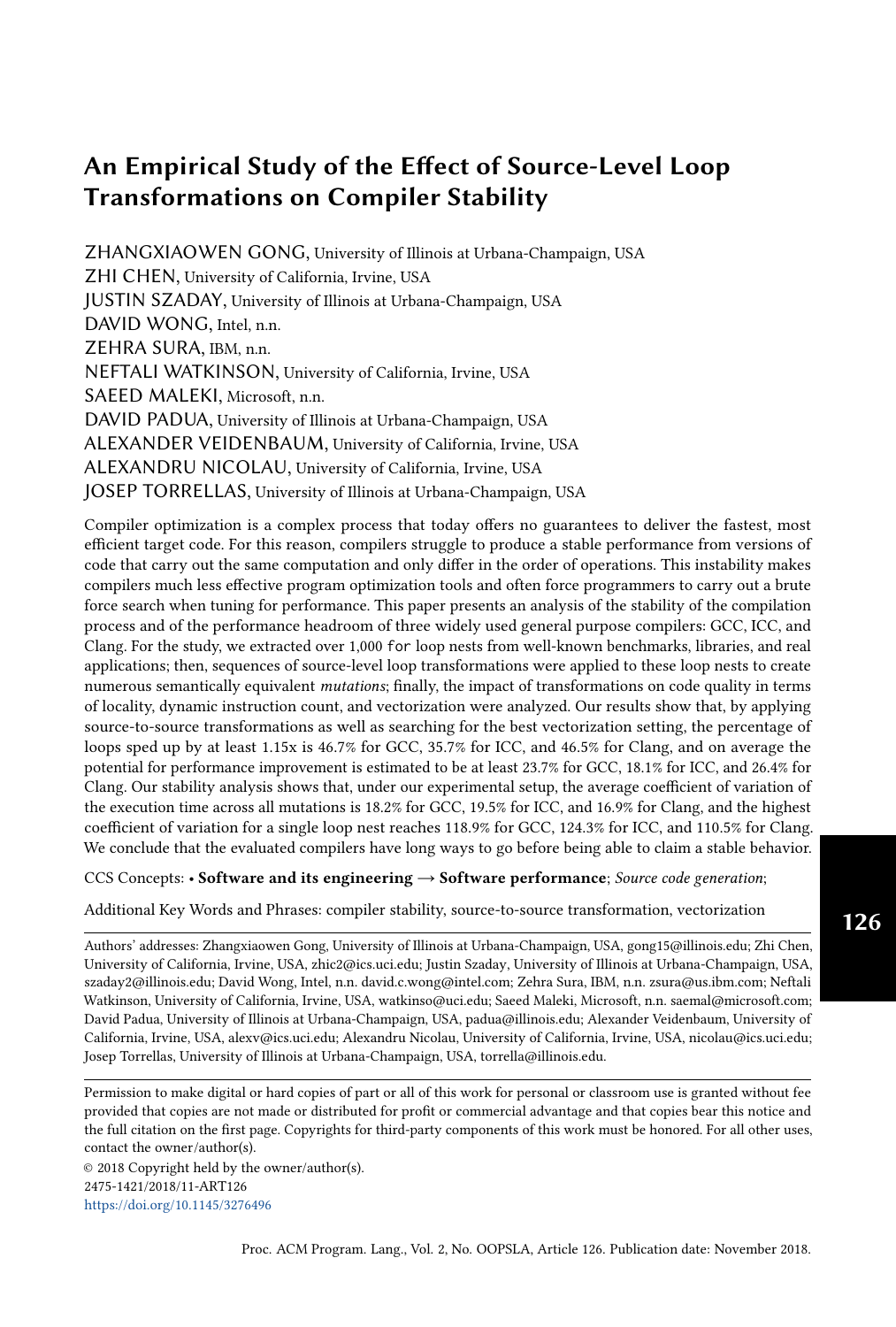compilers optimize simpler loop bodies better than more complex ones. We also noticed that in a substantial number of cases, the best parameters to a combined transformation are different from the best parameters to the individual transformation that the combined transformation consists of. For example, when only unrolling is applied to a loop nest, the best unroll factor is determined to be 4 after performance measurement, but when performing unrolling after interchange, the best unroll factor may becomes 8. This phenomenon makes determining the best transformation sequence to a loop nest harder because an orthogonal search in the transformation space may less likely yield the best result.

<span id="page-10-1"></span>Table 4. Statistics of the length of transformation sequence that produces the best beneficial mutation for a loop

| <b>Transformation</b> | $#$ (%) in the best beneficial mutations |               |              |  |  |
|-----------------------|------------------------------------------|---------------|--------------|--|--|
| sequence length       | <b>GCC</b>                               | Clang         |              |  |  |
|                       | 316 (78.6%)                              | $228(75.0\%)$ | 351 (75.8%)  |  |  |
|                       | 62 $(15.4\%)$                            | 55 (18.1%)    | 101 (21.8%)  |  |  |
| ≘                     | $24(6.0\%)$                              | $21(6.9\%)$   | 11 $(2.4\%)$ |  |  |
|                       | $0(0.0\%)$                               | $0(0.0\%)$    | $0(0.0\%)$   |  |  |

## <span id="page-10-0"></span>4.3 Impact on Performance of Each Transformation

Table [5](#page-10-2) shows the statistics of the performance impact from each loop transformation. If a transformation  $\overline{T}$  is legal for a given loop nest, the performance of the mutation that is the result of applying only  $\bar{I}$  with the parameters that produce the highest performance is used in the calculation of the statistics for  $T$ . Note that the fastest variant of a transformation may still be slower than the baseline. The table reports the geometric mean and standard deviation of speedup as well as the percentage of the loop nests that have at least a variant of the transformation that is beneficial. In general, all three compilers react to the same transformation similarly with some exceptions that are highlighted in the table. The exceptions are:

- (1) While GCC and Clang on average show a speedup from unrolling, ICC shows a slowdown.
- (2) Distribution is able to help ICC much more than it can help the other two compilers.
- (3) Unroll-and-jam and tiling can speed up significantly more loops for Clang than for ICC and GCC.
- (4) Compared with GCC and Clang, ICC has less loops that benefit from interchange, unrolling, and unroll-and-jam, but more loops that benefit from distribution.

<span id="page-10-2"></span>

| Transformation |            | $\mu_a$ of speedup |       | $_a$ of speedup |            |       | % of loops benefited |            |       |
|----------------|------------|--------------------|-------|-----------------|------------|-------|----------------------|------------|-------|
|                | <b>GCC</b> | <b>ICC</b>         | Clang | <b>GCC</b>      | <b>ICC</b> | Clang | <b>GCC</b>           | <b>ICC</b> | Clang |
| Interchange    | 0.66       | 0.69               | 0.63  | 1.06            | 1.05       | 1.07  | 9.0%                 | 6.4%       | 9.0%  |
| Tiling         | 0.83       | 0.91               | 0.94  | 1.03            | 1.03       | 1.05  | 9.5%                 | 9.2%       | 16.2% |
| Unrolling      | 1.06       | 0.97               | 1.09  | 1.03            | 1.04       | 1.05  | 25.8%                | 18.0%      | 29.6% |
| Unroll & jam   | 1.01       | 1.02               | 1.10  | 1.02            | 1.06       | 1.04  | 22.7%                | 16.2%      | 32.4% |
| Distribution   | 1.12       | 1.25               | 1.05  | 1.06            | 1.11       | 1.04  | 27.9%                | 34.0%      | 27.0% |

Table 5. Statistics of speedup from different transformations

While unrolling, unroll-and-jam, and distribution increase performance on average, the other two transformations, interchange and tiling, produce a slowdown on average. The intuitive reason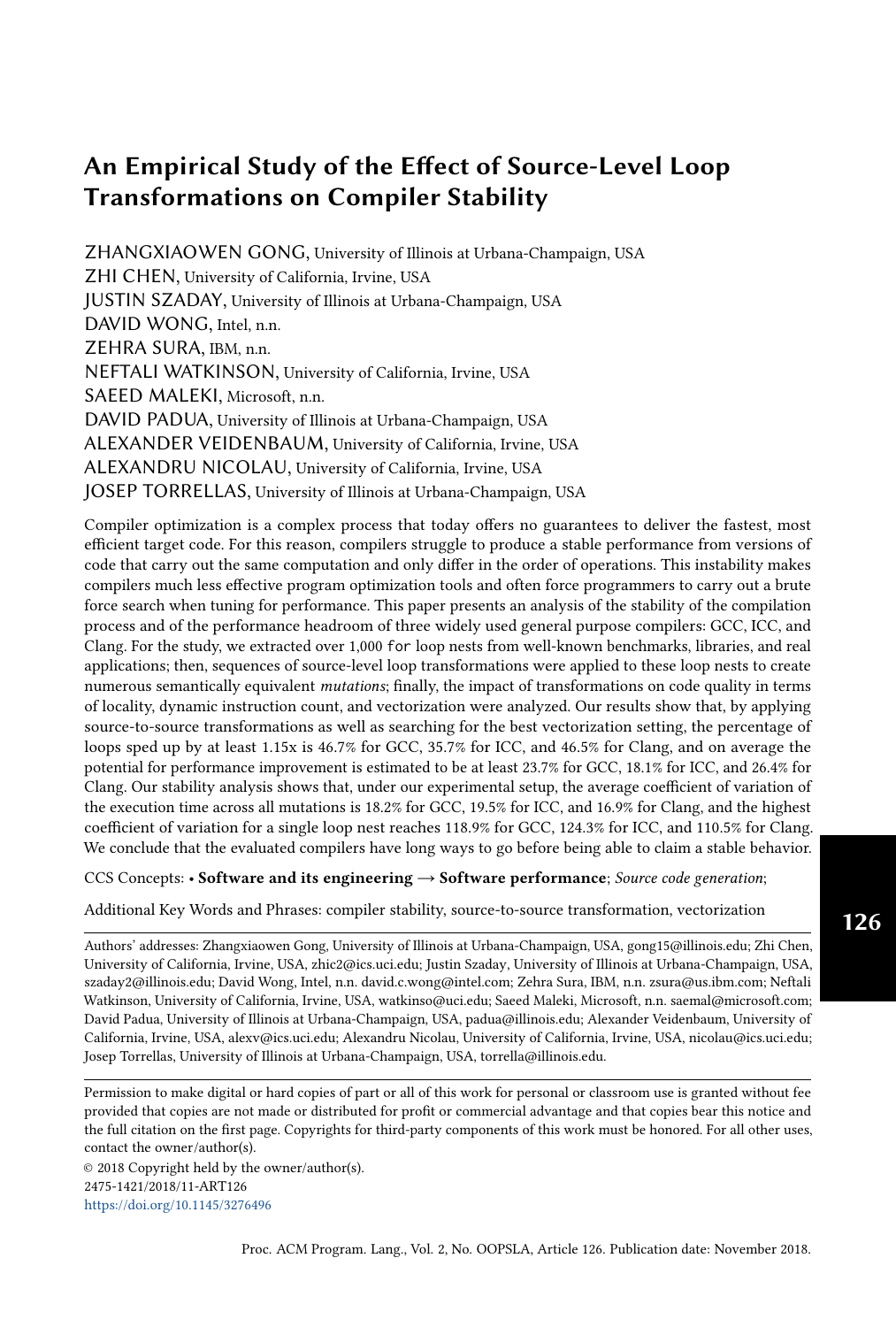is that most loops are already written with good locality, so altering the loop shape may lead to sub-par results from unstable compilers. Nonetheless, 6.4% 9.0% of the interchanged mutations and 9.2% 16.2% of the tiled mutations were beneficial, depending on the compiler.

## <span id="page-11-0"></span>4.4 Effects of Mutations on Each Benchmark

Figure [3](#page-11-2) shows the average speedup achieved by the best mutations over their baselines grouped by benchmark and compiler.

Transformations produce diverse effect on different compilers. In general, there are mutations that produce speedup with GCC and Clang for the loops in most of the benchmarks except for ALPBench, Intel PRK, and the machine learning kernels, for which very little speedups or slowdowns are obtained. On the other hand, there is less room to improve the performance of the code generated by ICC across all benchmarks. This is mainly because ICC is more aggressive in optimization compared with the other compilers. It affects the results in two ways, (I) heavy optimization may leave less room for improvement, (II) ICC may sometimes undo source-level transformations. There are cases where it re-rolls or permutates the loop back after we apply unrolling or interchange on a loop.

<span id="page-11-2"></span>

Fig. 3. Average speedup that the fastest mutations achieve from different benchmarks

The average speedup surpasses 1.15x for the following benchmark-compiler combinations: GCC on netlib (1.35x), TSVC (1.18x) and libraries (1.25x); ICC on ASC-llnl (1.15x) and libraries (1.21x); Clang on livermore (1.15x), mediabench (1.18x), NPB (1.17x), TSVC (1.22x), and libraries (1.21x).

## <span id="page-11-1"></span>4.5 Intra-compiler Stability

We would expect a *perfect* compiler to be able to undo unfavorable transformations and apply beneficial transformations to any mutation of a loop. We would call such a compiler stable, since it would produce the same performance for any mutation of a given loop. We do not expect a perfectly stable compiler to be built in the near future, and perhaps it will never be built. Nonetheless, we hope that it will be possible to get very close to the perfect compiler, and the first step towards it is to quantitatively measure the stability of compilers. Therefore, we devised the following intra-compiler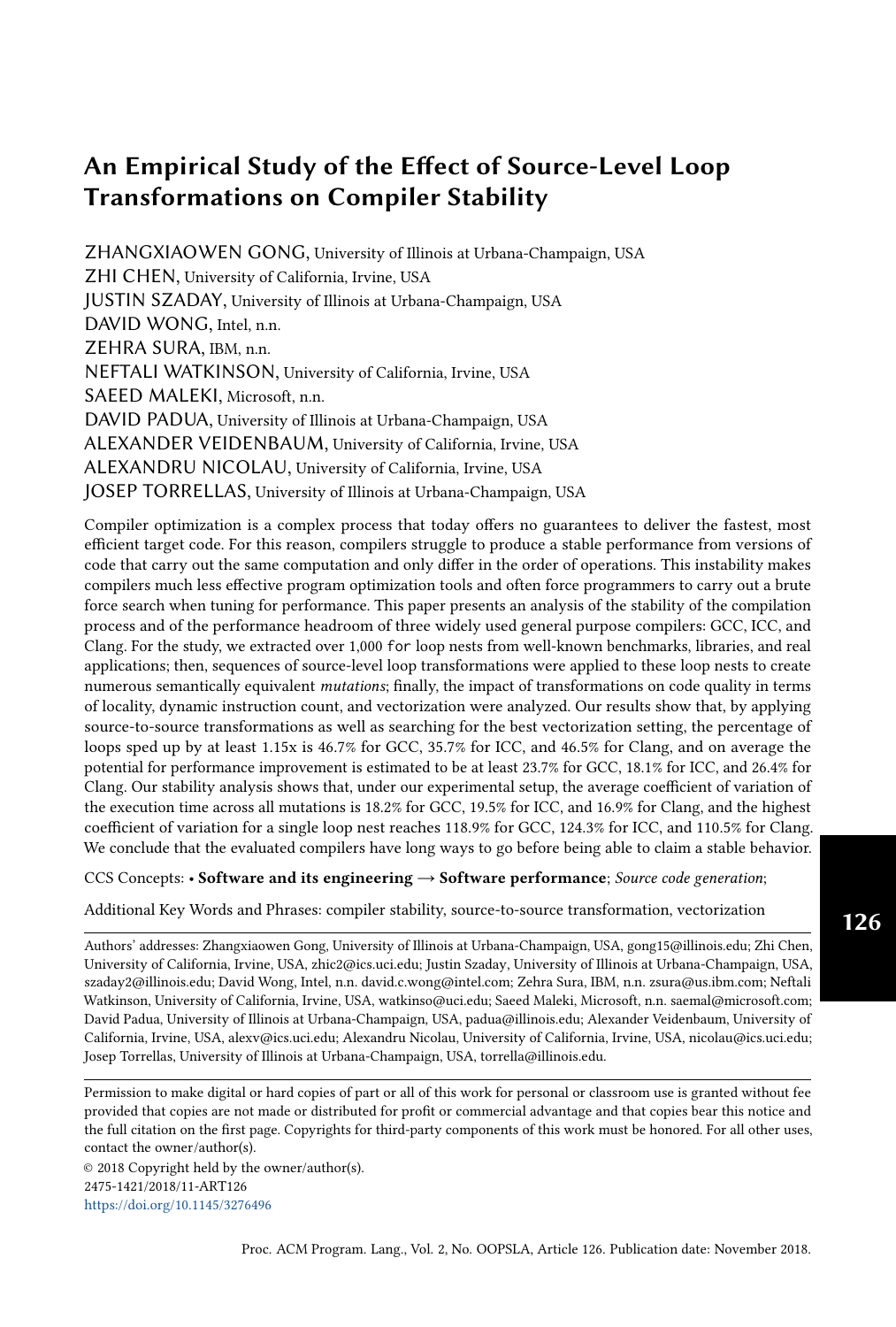stability score  $S<sub>intra</sub>$ :

$$
S_{intra}^{1l^{\circ}} = C_{v} 1 t^{1l^{\circ}} = \frac{1 t_{baseline}^{1l^{\circ}} t_{matation}^{1l^{\circ}}}{\mu^{1} t_{baseline}^{1l^{\circ}} t_{matation}^{1l^{\circ}} \dots, t_{mutation}^{1l^{\circ}} t_{m (intation n^{1l^{\circ}} 1)^{\circ}}^{1l^{\circ}}}
$$
  

$$
S_{intra} = \frac{1}{L} \sum_{l=1}^{L} S_{intra}^{1l^{\circ}} \tag{3}
$$

We compute  $S_{intra}^{l^o}$ , the intra-compiler stability of an individual loop *l*, as the coefficient of variation of the execution time of its *n* mutations and its baseline. The coefficient of variation is calculated of the execution time of its  $n$  mutations and its baseline. The coefficient of variation is calculated by scaling the standard deviation of execution time with the average execution time; thus, it approaches 0 if a compiler produces perfectly stable performance for a given loop semantics. We further calculate the intra-compiler stability score of a set of L loops by taking the mean of  $S_{lin}^{l^p}$ <br>for all  $l^p_l l^p$  The stability score has no absolute meaning by itself. Instead, it can be used to compo for all  $l$  2 L. The stability score has no absolute meaning by itself. Instead, it can be used to compare<br>the stability of different compilers or to track the change in stability between different versions of the stability of different compilers or to track the change in stability between different versions of a given compiler.

The intra-compiler stability score reflects a compiler's ability to recognize optimization opportunities. For example, a stable compiler would interchange back a loop that was interchanged by the mutator if this reversal improves memory access patterns and/or creates vectorization opportuni-ties. Table [6](#page-12-0) presents the  $S_{intra}$  and the highest  $S_{intra}^{[l]}$  calculated from all possible transformation<br>sequences as well as from individual transformations. Because all transformations are not valid for sequences as well as from individual transformations. Because all transformations are not valid for all loops, the table also lists the number of loops included for calculating the stability score for each transformation. In each row, the compiler that produces the highest  $S_{intra}$  is highlighted. When considering all transformation sequences generated by the mutator, the scores are 0.195, 0.182, and 0.169 for ICC, GCC, and Clang respectively. By definition, a higher stability score reflects greater instability; therefore, among the compilers we tested, ICC is the most unstable overall and Clang is the most stable, with GCC somewhere in between them.

Although the stability score suggests that Clang is more stable than the other two compilers, earlier in Section [4.2](#page-8-0) we showed that source-to-source transformations are, on average, more beneficial for Clang than they are for the other two compilers. Intuitively, this may be because Clang is younger than the other two compilers, so it has a less aggressive and brittle optimization process. This means that it is more stable for the limited set of transformations that we applied in general; however, it benefits more from better structured source code because of its relatively naïve optimization process. Consequently, the mutations compiled by Clang may have a lower performance variation but skew more towards speeding up the original loop.

| <b>Transformation</b>  | # of loops | (highest $S_{intra}^{l}$ )<br>$S_{intra}$ |              |              |  |
|------------------------|------------|-------------------------------------------|--------------|--------------|--|
|                        | included   | GCC<br><b>ICC</b>                         |              | Clang        |  |
| All possible sequences | 1061       | 0.182(1.189)                              | 0.195(1.243) | 0.169(1.105) |  |
| Interchange            | 169        | 0.355(0.866)                              | 0.348(0.879) | 0.385(0.881) |  |
| Tiling                 | 430        | 0.209(1.036)                              | 0.208(1.169) | 0.190(1.176) |  |
| Unrolling              | 1061       | 0.097(1.175)                              | 0.123(0.893) | 0.099(0.788) |  |
| Unroll & jam           | 177        | 0.112(0.511)                              | 0.107(0.524) | 0.137(0.571) |  |
| Distribution           | 106        | 0.111(0.508)                              | 0.140(0.681) | 0.099(0.523) |  |

<span id="page-12-0"></span>Table 6. Stability scores for different transformations with the most unstable compiler being highlighted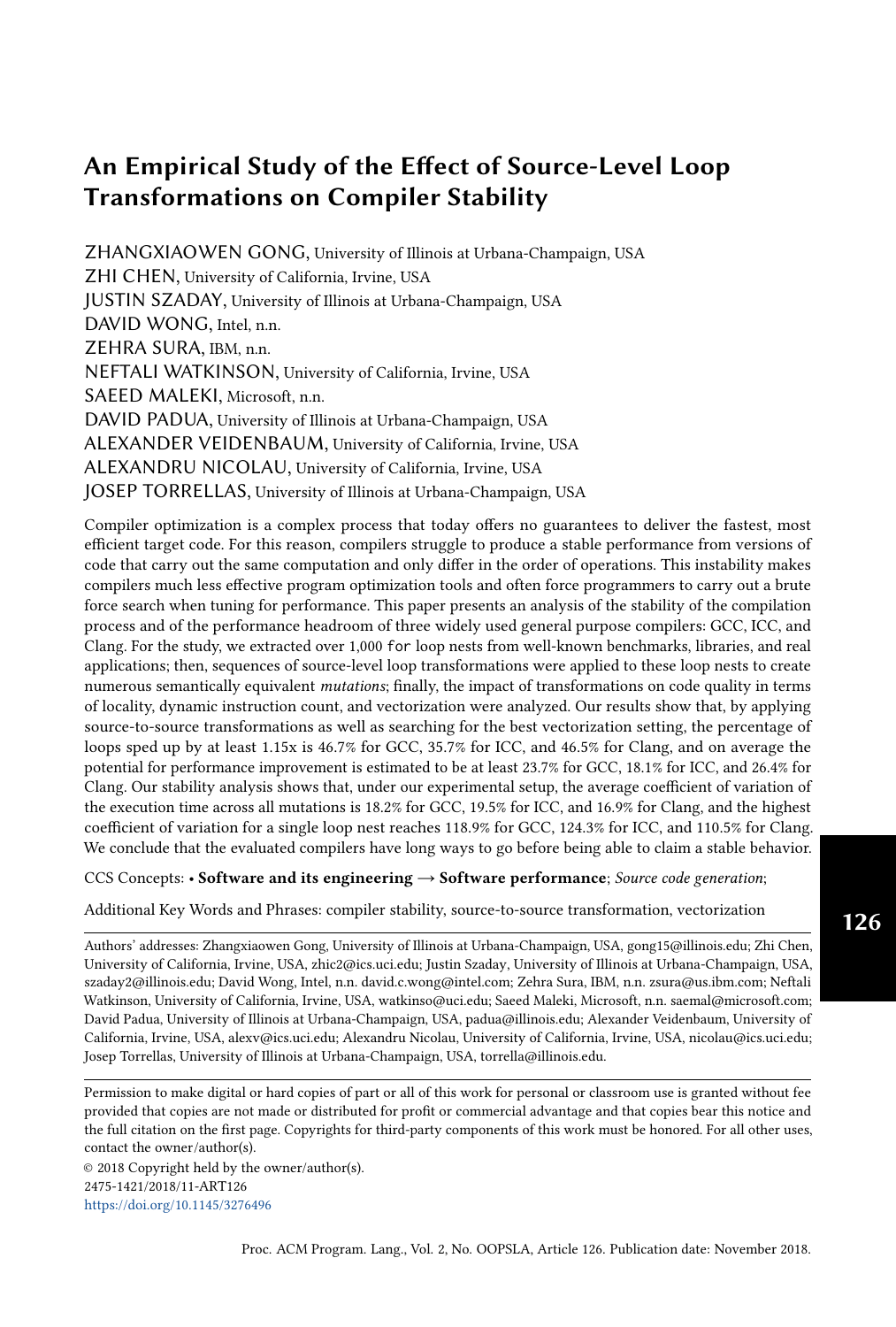We can make more interesting observations based on the stability scores of individual transformations. For interchange, the scores from all three compilers are much higher than their overall scores, indicating that interchange produces significant performance variations. Also, Clang is the least stable when dealing with different permutations of a loop nest, and ICC is the most stable one against interchange. We believe it is due to ICC having a higher tendency to permute the loop nests, as mentioned in Section [4.3.](#page-10-0) For tiling, the stability scores for ICC and GCC are comparable, but the score for Clang is noticeably lower. For unrolling, unroll-and-jam, and distribution, the stability scores for all three compilers are significantly lower than their overall scores; thus, these three transformations cause less performance variations than the other two. Nevertheless, ICC appears to be less stable than the other two compilers against unrolling and distribution, and Clang is less stable when dealing with unroll-and-jam. The per-transformation results suggest that different compilers may have strengths and weaknesses in terms of stability when facing different source-level transformations.

To demonstrate the instability, we plot in log scale the ratio of the execution time of each loop's fastest mutation and its slowest one (Figure [4\)](#page-13-1). The performance differences are taken from the 1,061 loops that are shared by all three compilers and then sorted for each compiler separately; thus, the data points at the same x location do not necessarily represent the same loop. The plot clearly shows that ICC typically has the highest performance difference while Clang has the lowest when taking all transformation sequences into consideration.

<span id="page-13-1"></span>

Fig. 4. Performance difference between each loop's best-to-worst mutations

Our results show that all three compilers have significant best-to-worst performance difference for most of the loops, and the difference can be as high as 29x. Therefore, the compilers still have a long way to go before being stable.

#### <span id="page-13-0"></span>4.6 Inter-compiler Stability

In Section [4.1,](#page-7-1) we mentioned that the performance of the code generated by the three compilers from the same loop may vary, meaning that apart from the intra-compiler stability that we discussed earlier, there is an additional inter-compiler stability to be concerned about. To quantify it, we propose an *inter-compiler stability score*  $S_{inter}$  to measure how close the effectiveness of the

Proc. ACM Program. Lang., Vol. 2, No. OOPSLA, Article 126. Publication date: November 2018.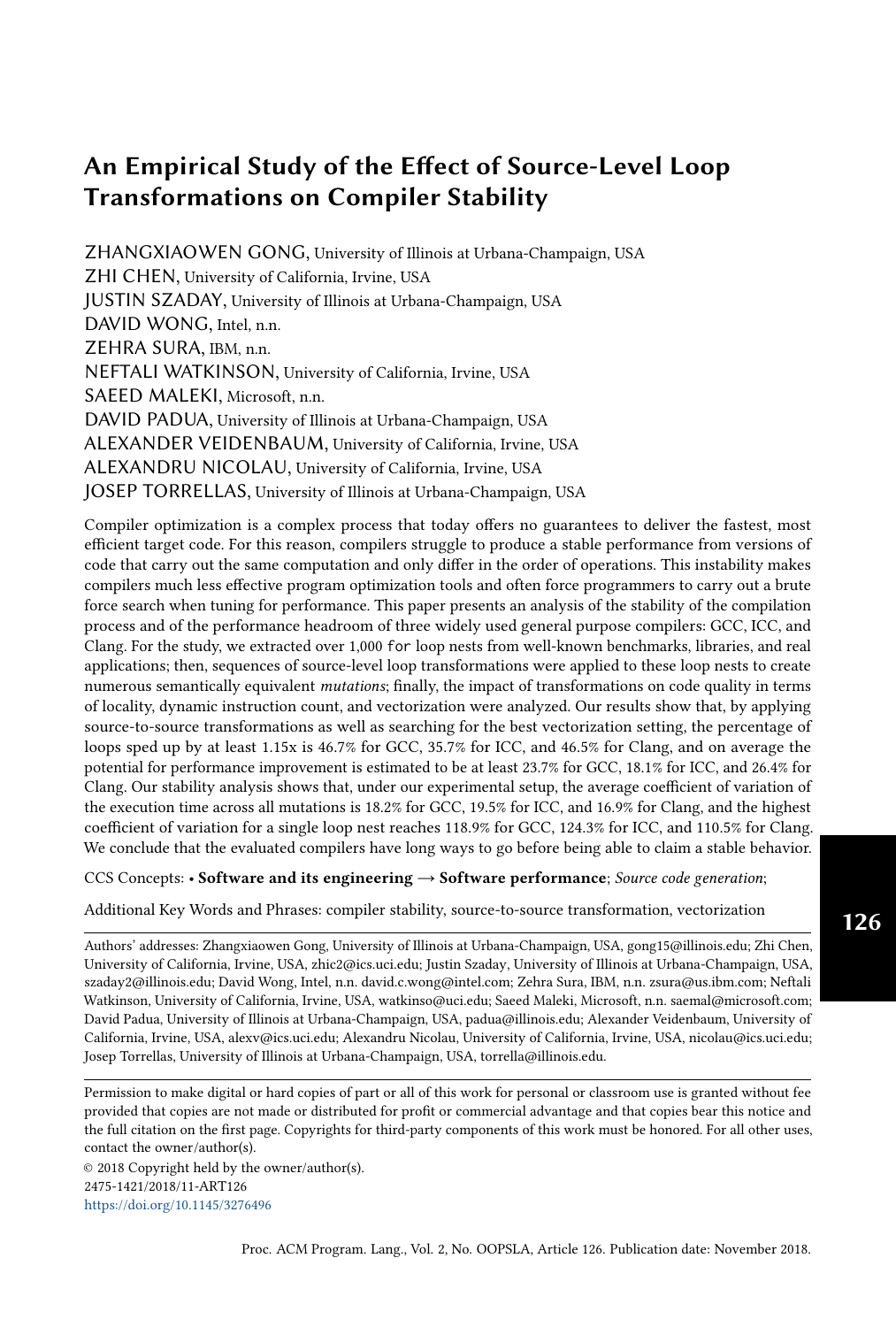optimization processes of a set of compilers is, as given by,

$$
S_{inter} = \frac{1}{L} \sum_{l=1}^{\infty} \frac{1 \dot{t}_C^{\mu_0}}{\mu^{\dagger} \dot{t}_C^{\mu_0}} \quad C \quad 2 \quad f \quad 2 \quad f \quad C \quad C, \quad Cl \quad \text{an} \quad g \tag{4}
$$

In the formula,  $t_C^{l^p}$  is the execution time of baseline loop *l* compiled by compiler *C*. Like the S<sub>intra</sub>,  $S_{inter}$  is an average of coefficient of variation.  $S_{inter}^{l^o}$  of an individual loop *l* is computed by first taking the standard deviation of the execution time of the code generated by each compiler and taking the standard deviation of the execution time of the code generated by each compiler and then scaling it using the average execution time of the generated code, so it measures how close the performances of their generated code are.  $S_{inter}$  of a set of loops L is the average of  $S_{inter}^{lp}$  where<br>1.2.1. The score is meaningful only when used in comparison, and a lower  $S_{inter}$  means closer  $l$  2 L. The score is meaningful only when used in comparison, and a lower  $S<sub>inter</sub>$  means closer performance. By comparing  $S_{inter}$  of different generations of the same set of compilers, one can track the progression of compiler stability in a bigger picture. However, in this paper we study only a single version of each compiler, so we use the score for another purpose: to investigate how source-to-source transformations impact inter-compiler stability. We define the post-transformation inter-compiler stability score  $S_{inter}^0$  as:

0¹lº <sup>=</sup> minC¹<sup>t</sup> ¹lº baseline,t ¹lº mutation»0¼ , . . . ,t ¹lº mutation»n <sup>¹</sup>l<sup>º</sup> 1¼ º 0 inter <sup>=</sup> 1 Õ<sup>L</sup> l=1 ¹t 0¹lº C º µ¹t 0¹lº º C 2 fGCC, ICC,Clan <sup>g</sup> (5)

When calculating  $S^{0}$ <sup> $\rho$ </sup><sub>inter</sub> for a single loop, instead of using the execution time of the baseline<br>on we use the execution time of the fastest mutation, or when all mutations are unfavorable loop, we use the execution time of the fastest mutation, or when all mutations are unfavorable, the baseline loop. Note that the fastest mutation of a given loop can vary when compiled by different compilers. For example, while interchange helps GCC to achieve the best performance for a loop, unroll-and-jam can be the key performance enhancer for ICC for the same loop. Therefore, *Inter*<br>transformation.  $\int_{inter}^{\theta}$  calculates the inter-compiler stability as if the compilers have incorporated the proper<br>ransformation

From our results, the baseline  $S_{inter}$  is 1.39, and the post-transformation  $S_{inter}^0$  is 0.96. The ver  $S_0^0$  tells that by applying simple source-to-source transformations, the performance gap lower  $S_{inter}^0$  tells that by applying simple source-to-source transformations, the performance gap<br>among the code generated by various compilers is narrowed; hence, source-level transformations among the code generated by various compilers is narrowed; hence, source-level transformations can help the compiler that lags behind catch up. We call this phenomenon the convergence effect. Furthermore, as discussed earlier, the majority of the best performing mutations undergo only one transformation, indicating that the compiler that falls behind may improve its effectiveness relatively easily.

#### <span id="page-14-0"></span>5 EFFECT OF TRANSFORMATIONS

To aid compiler developers in the design of more stable compilers, we studied the effects of sourcelevel transformations on today's compilers. In this section, we investigate how each of the five source-to-source transformations applied by the mutator impacts performance by computing the correlation coefficient between performance change and each of a number of hardware performance counter readouts. If a strong correlation between performance and a metric is discovered for a transformation, we can derive the dominant effect produced by the transformation and therefore pinpoint the deficiency in the compilers that causes the instability. In addition, we also present a few case studies illustrating the complexity of interaction between the transformations applied by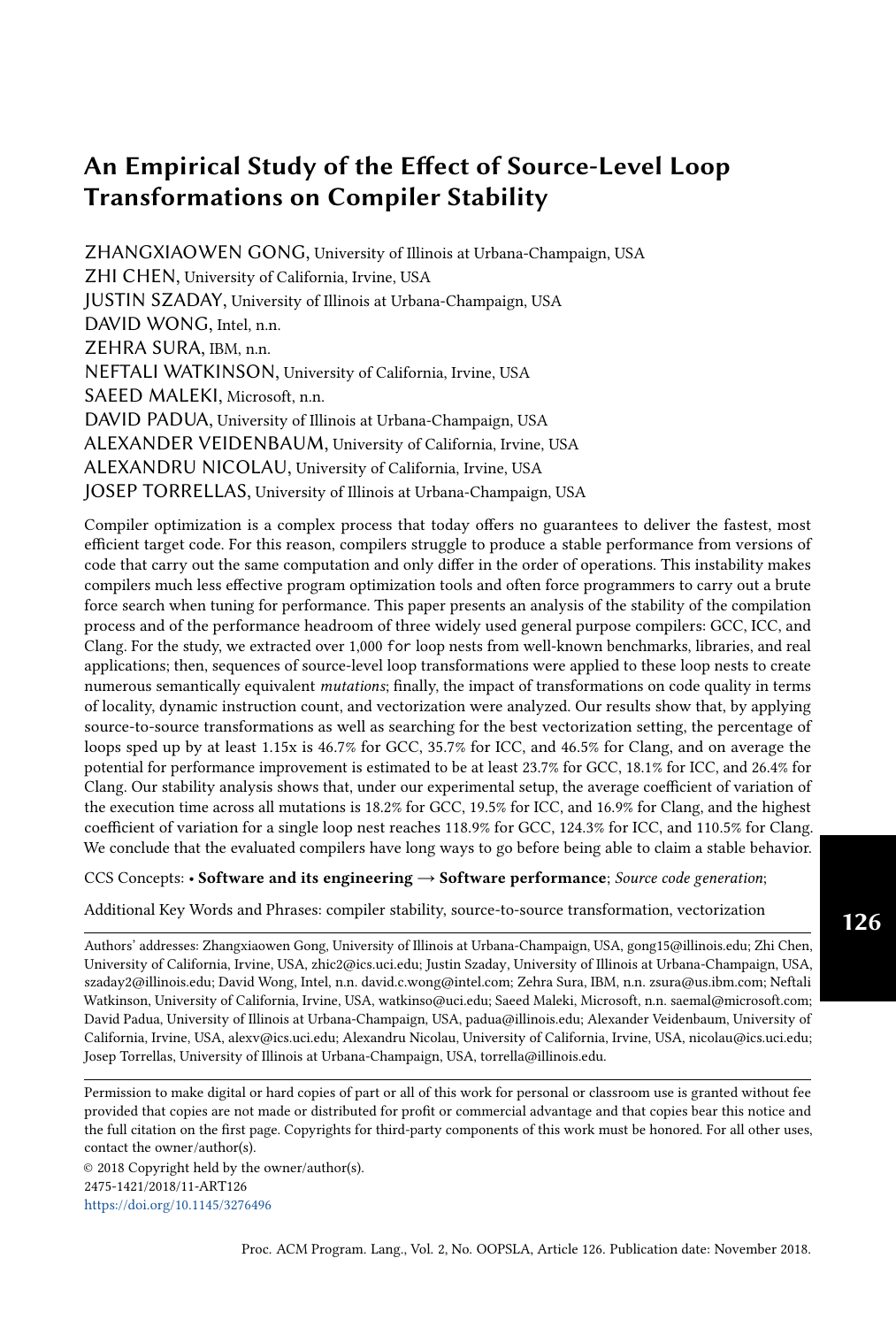the mutator and the compilers. We focused on the individual transformations because performing correlation analysis on all possible transformation sequences that the mutator generates is impractical.

#### 5.1 Computing correlation coefficients

We compute the correlation coefficient between (a) the change in value of a performance metric and (b) the change in execution time, where "change" refers to the difference between the original loop and the transformed loop. Performance metrics are obtained by reading a hardware performance counter or computed from multiple hardware counters, as is the case for cache miss rate. Specifically, the correlation coefficient for a transformation  $T$  is computed as follows: (I) For each loop nest l, we determine the fastest mutation,  $m$ , that is an application of  $T$ . Recall that transformations can produce multiple mutations since they are controlled by parameters (Table [1\)](#page-5-0). (II) Compute the ratio of the execution time the original loop nest and the execution time of the mutation  $m$  $(1 \cdot S = t_m \cdot t_{original})$ . This is the inverse of the speedup of *m* over the original loop. (III) Compute the ratio of the values for a performance metric  $P$  for the original loops and the mutation  $m$  $(R = P_{original} \cdot P_m)$ ; (IV) Calculate the Pearson correlation coefficient between the performance ratio 1•S and the metric ratio R, denoted as  $_{1 \cdot S/R}$  for all loop nests that can be transformed by T. The values obtained from the metric are inaccurate for loops with short execution time since the hardware counter reading process, which involves system calls, is also included in the measurement. Hence, to attenuate the inaccuracy, we only include loops with baseline execution time higher than 10,000 cycles. As a result, depending on the compiler, 768 817 loops are included in this part of the study. Because the general performance statistics and the counter correlation analysis are decoupled, it is acceptable to use a subset of the loops for the latter.

Note that  $\mathbf{1}_{\bullet}$   $\mathbf{s}_{:R}$  2 » 1, 1¼, where -1, 1, and 0 represent a perfect negative correlation, a perfect positive correlation, and no correlation, respectively. When the absolute value  $j_1 \cdot s_R j$  is high for a metric  $P$ , we may expect transformation  $T$  to affect performance mainly in a way that relates to the factors measured by P. On the other hand, if j  $_{1\cdot S,R}$  is insignificant for any of the performance metrics, either the transformation has multiple reasons that impact performance, or the reason is not captured by the limited set of performance metrics that we gather, so its effects are less clear.

To illustrate these ideas, consider Figure [5,](#page-16-0) which plots the ratio of performance factor values  $R$  (yaxis) against speedup S (x-axis) in logarithmic scale. For a perfect correlation ( $_{1\cdot S:R}$  2 f 1, 1g), all points on the plot are expected to be on a  $R = kS$ ,  $k \neq 0$  line. Figure [5](#page-16-0) (a) is a plot with high negative  $1.5$  $1.5$ ; R value (-0.79), and the points resemble a line  $R = kS$  with  $k < 0$  with a few noises. Figure 5 (b), on the other hand, presents a mid-range positive correlation  $_{1\cdot S\cdot R}$  = 0.27. We can still see a  $R = kS$  with  $k > 0$ , but the points are more scattered. Finally, Figure [5](#page-16-0) (c) plots a S R relationship with a close to  $0 \rightarrow_{1 \cdot S \cdot R}$ . In this case, the figure does not manifest a visual correlation. In the rest of the section, we consider j  $_1 \cdot S_i \times j$  2 »0.2, 0.5° as moderate correlation, and j  $_1 \cdot S_i \times j$  2 »0.5, 1¼ as high correlation.

The full list of performance metrics used in our study contains 59 entries. For clarity, we only present the descriptions of performance metrics that show interesting correlations in the following sections in Table [7.](#page-16-1) In the table, derived metrics are highlighted using italic font.

#### 5.2 Interchange

Loop interchange can convert non-unit-stride array access to unit-stride, which improves spatial locality. In addition, such a conversion may remove the need of gather-scatter instructions when vectorizing the loop.

The correlation values obtained indicate that interchange is correlated with cache performance metrics for all three compilers. For ICC and Clang, we found high negative correlations

Proc. ACM Program. Lang., Vol. 2, No. OOPSLA, Article 126. Publication date: November 2018.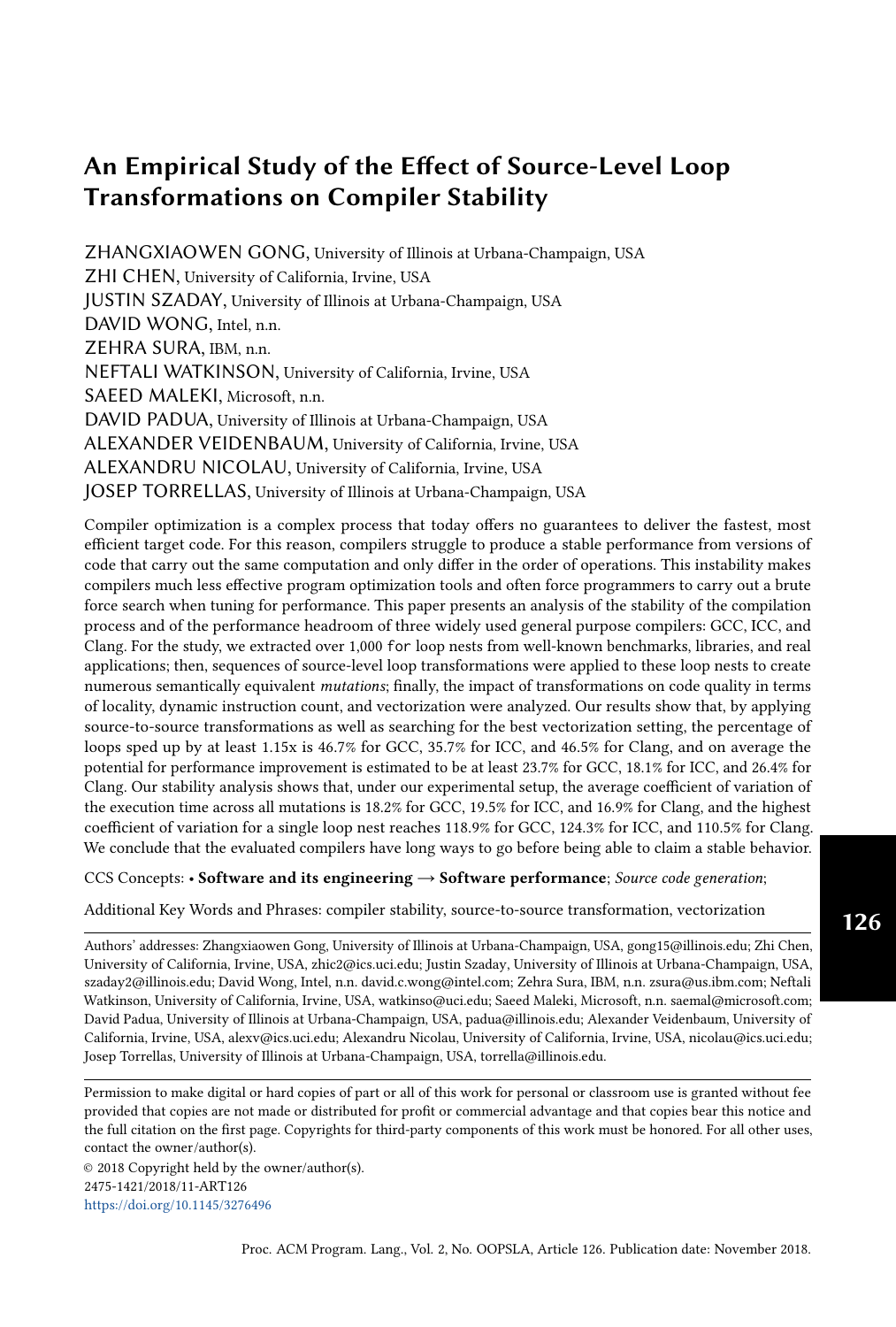<span id="page-16-0"></span>

Fig. 5. Example visualization of different  $_{1 \bullet S:R}$  range

<span id="page-16-1"></span>

| Metric                        | Description                                                   |  |  |  |
|-------------------------------|---------------------------------------------------------------|--|--|--|
| inst_retired.any              | Counts the number of instructions retired from execution.     |  |  |  |
| l1d.replacement               | Counts when new data lines are brought into the L1 Data       |  |  |  |
|                               | cache, which cause other lines to be evicted from the cache.  |  |  |  |
| l1d_pend_miss.pending         | Increments the number of outstanding L1D misses every cycle.  |  |  |  |
| l1d_pend_miss.pending _cycles | Cycles with L1D load Misses outstanding.                      |  |  |  |
| mem_load_uops_retired         | Counts retired load uops in which data sources missed in the  |  |  |  |
| $.11$ <sub>_miss_ps</sub>     | L1 cache.                                                     |  |  |  |
| l2_demand_rqsts.wb_hit        | Not rejected writebacks that hit L2 cache.                    |  |  |  |
| l2_trans.l2_wb                | L <sub>2</sub> writebacks that access L <sub>2</sub> cache.   |  |  |  |
| 12 lines in.all               | Counts the number of L2 cache lines brought into the L2       |  |  |  |
|                               | cache.                                                        |  |  |  |
| l2_rqsts.miss                 | All requests that missed L2.                                  |  |  |  |
| dtlb load misses              | Misses in all TLB levels that cause a page walk of any page   |  |  |  |
| .miss_causes_a_walk           | size.                                                         |  |  |  |
| dtlb_load_misses.stlb_hit     | Number of cache load STLB hits. No page walk.                 |  |  |  |
| %l1/l2/l3 hit/miss            | L1/L2/L3 hit/miss rate                                        |  |  |  |
| inst rate                     | Instruction rate that measures instruction level parallelism  |  |  |  |
|                               | (ILP)                                                         |  |  |  |
| 12 rw rate                    | L2 read/write rate calculated by dividing the total number of |  |  |  |
|                               | L <sub>2</sub> requests by the cycle count                    |  |  |  |

 $(1.6;R < 0.9)$  with performance metrics that reflect change in L1 cache behavior (11d. replacement, l1d\_pend\_miss.pending\_cycles, l1d\_pend\_miss.pending), and in L2 cache behavior (l2\_trans.l2\_wb, l2\_lines\_in.all, l2\_demand\_rqsts.wb). Besides, for ICC there is a high negative correlation with L3 performance metric %l3\_miss. For GCC, we also see moderate to high negative correlations (-0.7 - 0.4) with these cache related metrics. Moreover, interchange also affects TLB performance indicated by the -0.7 -0.6 negative correlations with TLB related metrics (dtlb\_load\_misses.stlb\_hit, dtlb\_load\_misses.miss\_causes\_a\_walk). The locality improvements subsequently contribute to an increase in instruction execution rate suggested by moderate positive correlations (0.2 0.5) with inst\_rate.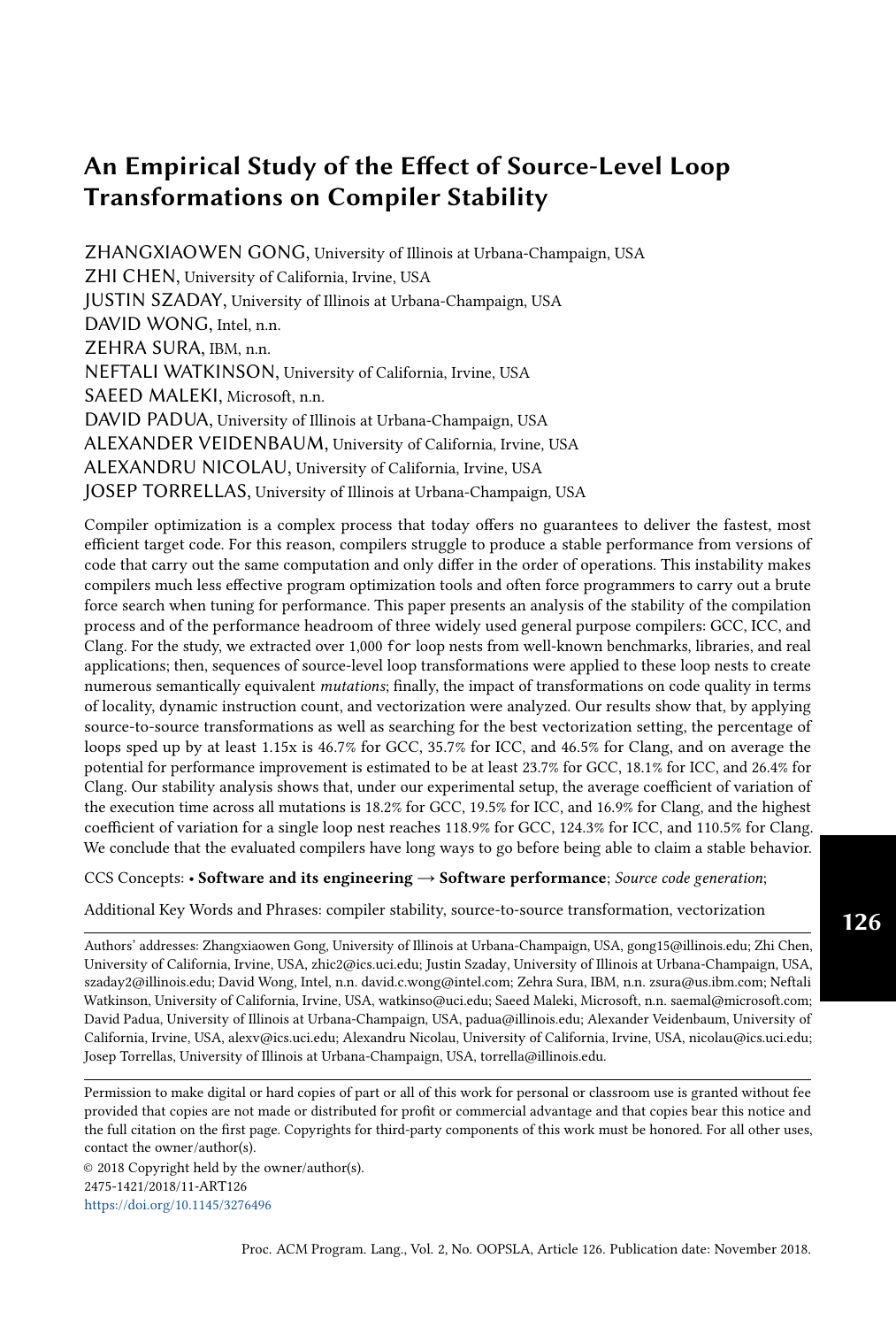In addition, the performance of both GCC and Clang appears to be influenced by the change in dynamic instruction count (inst\_retired.any) with  $j_1, s, R$  ranging from 0.4 0.6. This phenomenon implies that interchange can help these two compilers accomplish the same amount of work with fewer instructions. For ICC, we also found that performance change is often accompanied by change in instruction count in the opposite direction. By hand analyzing the instruction mix of affected loops, we corroborated that vectorization contributes to the reduction of instruction count.

```
for (k = 0; k < 25; k++) {
  for (i = 0; i < 25; i++) {
    for(j = 0; j < Inner\_loops; j++) {
      P \times [j][i] += Vy[k][i] * Cx[j][k];}}}
/* interchanged */
for (j = 0; j < 1nner_loops; j++) {
  for (k = 0; k < 25; k++) {
    for (i = 0; i < 25; i++) {
      Px[j][i] += Vy[k][i] * Cx[j][k];}}}
```
#### Listing 1. Original and interchanged Livermore Loops code

Listing [1](#page-17-0) is a case from the Livermore Loops that demonstrates how interchange affects instruction count differently for each of the three compilers. ICC gives the best performance for the original loop nest; Clang and GCC's outputs are respectively 1.13x and 1.45x slower than ICC. Based on manual inspection, we conclude that neither GCC nor Clang vectorize the loop due to a non-unit stride access. However, Clang manages to generate a more efficient address calculation than GCC, so Clang's scalar code executes 268K instructions while GCC's executes 384K instructions. On the other hand, ICC vectorizes the loop using gather-scatter and its output executes 288K instructions. However, the speedup from vectorization is modest due to the gather scatter operations.

After the mutator interchanges the loop nest as shown in Listing [1,](#page-17-0) the accesses to Px and Vy become unit-stride, and Cx becomes a loop constant of the innermost loop. As a result, all three compilers vectorize the mutation without gather-scatter. ICC's output now executes only 62K instruction, and is 2.8x faster than its baseline; GCC's numbers are 153K/2.4x, and Clang's are 33K/4.7x. Hence, apart from affecting locality, interchange can enable and/or increase the effectiveness of vectorization. Additionally, after interchange, Clang's mutation takes the lead and becomes 1.46x faster than ICC's output and 2.39x faster than GCC's.

We confirmed that the compilers perform loop interchange in some cases by scrutinizing the assembly. However, the high correlations with locality related metrics suggest that overall they rarely apply it, implying that these compilers fail to do interchange properly is due to inaccurate profitability models and/or not seeking interchange opportunities most of the time. In fact, some extracted loops have embarrassingly bad permutations that can be manually spotted instantly. For example, the loop nest in Listing [2](#page-18-0) from NPB has an obviously problematic memory access pattern, and it does not contain loop carried dependence. However, none of the three compilers interchanges it to a better shape, and the properly interchanged mutation becomes 2.6x 3.2x faster depending on the compiler. Such scenario is common in real world when the programmer does not pay attention to performance, or when the source code is generated by tools such as f2c [\[Feldman](#page-28-23) [1990\]](#page-28-23). Hence, it would be helpful if compilers prioritize the analysis for interchange opportunities.

#### 5.3 Unrolling

Loop unrolling is a technique traditionally used to obtain better performance at the expense of program size. Unrolling may improve performance by reducing control overhead (e.g. advancing the iterator and testing exit conditions), exposing more instruction level parallelism (ILP), and/or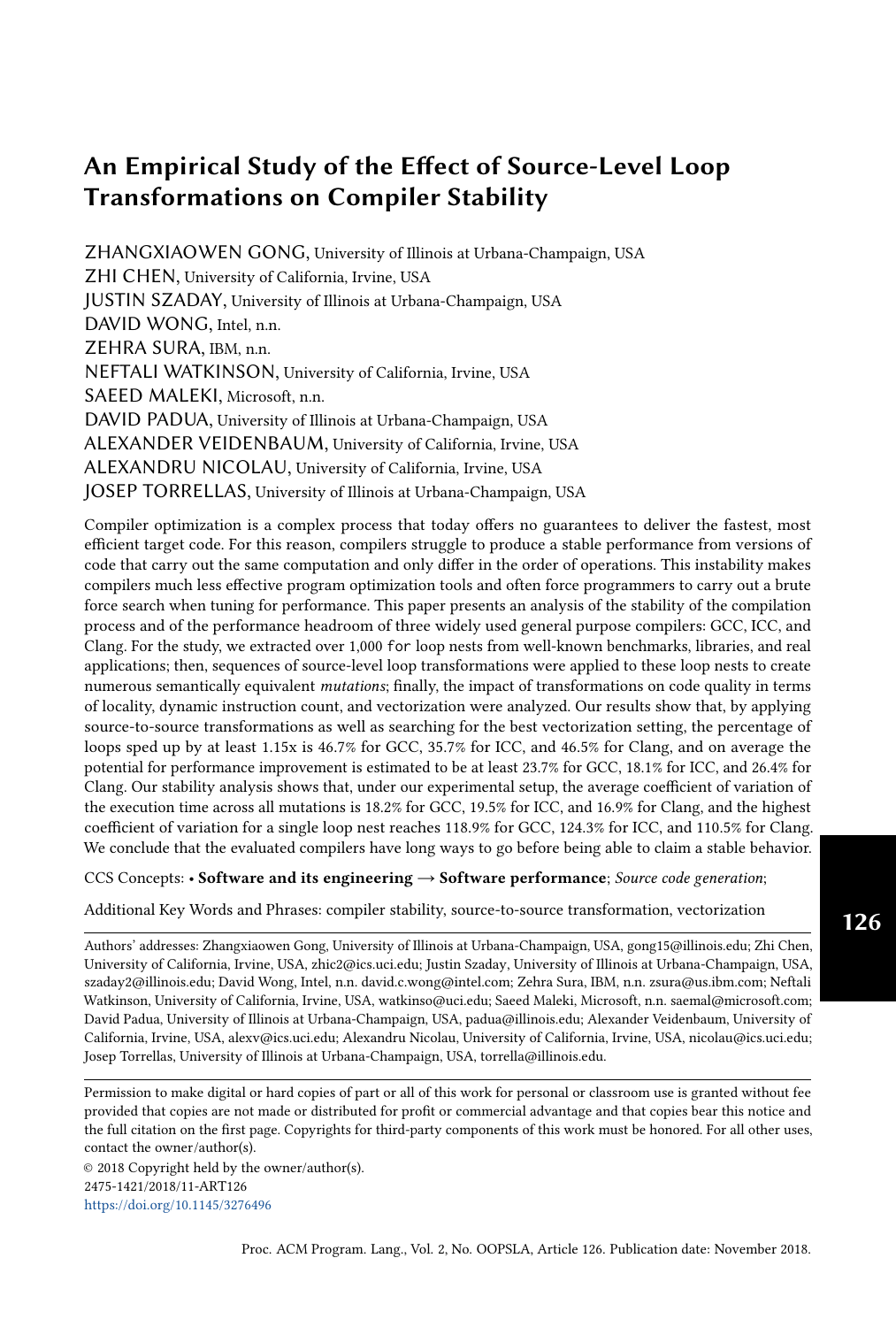```
double dt , rhs [65][65][65][5];
for (j = 1; j \le y - 2; j \ne 1)for (k = 1; k \le z = 2; k == 1)for (m = 0; m < 5; m \neq 1)for (i = 1; i \le x - 2; i++)rhs[i][j][k][m] = rhs[i][j][k][m] * dt;/* interchanged */
for (i = 1; i \le x - 2; i++)for (j = 1; j \le y - 2; j \ne 1)for (k = 1; k \le z - 2; k == 1)for (m = 0; m < 5; m \neq 1)rhs[i][j][k][m] = rhs[i][j][k][m] * dt;
```
Listing 2. Original and interchanged NPB BT code

by enabling scalar optimizations (e.g. common sub-expression elimination, constant folding, etc). Compilers may undo a source level unrolling by applying loop re-rolling.

The correlation results demonstrate that unrolling does reduce dynamic instruction counts. All three compilers show moderate to high negative correlations (-0.7 -0.3) with inst\_retired.any. We also see moderate positive correlations (0.3 0.4) with 12\_rw\_rate, suggesting that although unrolling does not effectively reduce L1 miss rate, its ability to reduce instruction count and increase ILP can improve performance by better utilizing L2 throughput when the locality is captured at the L2 level.

By further examining the assembly code, we observed that the compilers apply unrolling in some cases. Sometimes they may even fully unroll a loop when the trip count is relatively low, potentially exploding the code size. Yet, the compilers fails to apply unrolling in many cases in which it would be beneficial. In particular, compilers may not unroll all loops with small bodies. Unrolling is particularly effective for these loops because they have high overhead due to loop bookkeeping. Also, when a small loop body is duplicated by unrolling, the instructions across the original loop bodies are more likely to be in the same pipeline window, therefore creating more opportunities for ILP than unrolling loops with large bodies does. In addition, since the operation counts are low for a small loop body, unrolling does not excessively inflate the code size. It is surprising that the compilers decide not to unroll these loops, so there is a clear need to improve the profitability model for unrolling by significantly bias towards loops with small bodies.

Unrolling occasionally facilitates vectorization; however, in some cases it can also prevent vectorization. Vectorization is traditionally done by strip-mining the inner loop by the length of the vector registers and then replacing the original loop body with a vector equivalent. This means that fully unrolled loops cannot be vectorized and that partially unrolled loops could lead to inefficient vectorization. For example, ICC and Clang are both able to vectorize a loop from SPEC 2006 by default, but unrolling the loop twice causes the compilers to produce scalar code, which leads to 12x and 14x slowdown respectively. In fact, [Maleki et al.](#page-28-16) [\[2011\]](#page-28-16) suggests that compilers sometimes re-roll a source-level unrolled loop in order to vectorize it. However, the newer basic block vectorization techniques benefit from unrolling. This technique first unroll the loop by a certain factor and then try to assemble isomorphic statements (statements that contain the same operations in the same order) in the unrolled loop body into vector instructions. Such vectorization is also referred to as superword-level parallelism (SLP) by [Larsen and Amarasinghe](#page-28-24) [\[2000\]](#page-28-24).

Compared with strip-mining based vectorization, basic block vectorization can easily partially vectorize a loop. Although we witnessed numerous cases where unrolling helps the compiler to fully vectorize the loop, we present the case of loop  $s281$  from TSVC, as shown in Listing [3,](#page-19-0) because it exhibits the interesting trait of partial vectorization. The original loop is not well-optimized by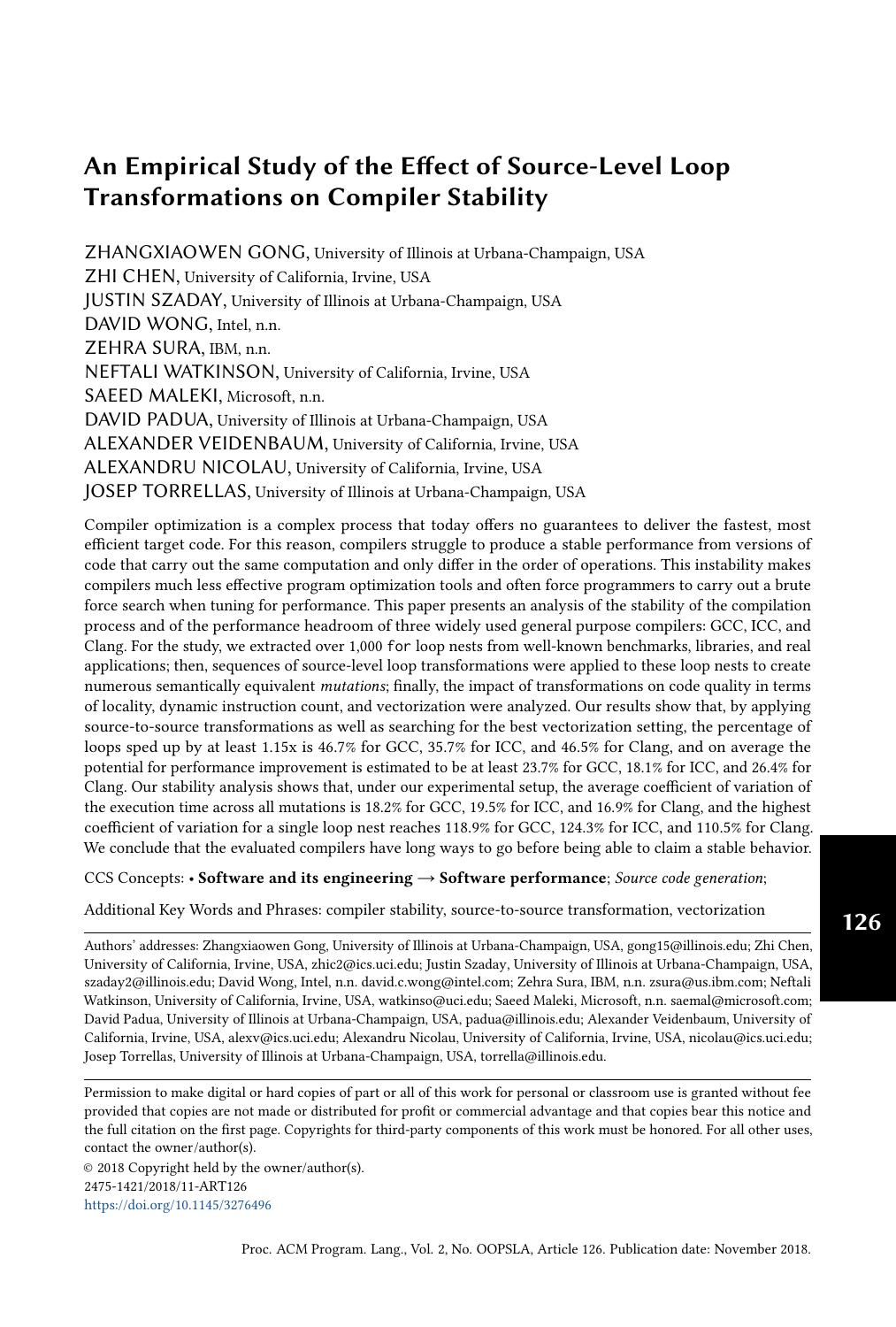```
for (i = 0; i < 32000; i++) {
  x = a[32000 - i - 1] + b[i] * c[i];a[i] = x - 1.0;b[i] = x;}
/* unrolled 8 times */
for (i = 0; i < 32000; i \ne 8) {
  x = a[32000 - i - 1] + b[i] * c[i];a[i] = x - 1.0;b[i] = x;/* iteration 2~7 are omitted */
  x = a[32000 - (i + 7) - 1] + b[i+7] * c[i+7];a[i+7] = x - 1.0;b[i+7] = x;}
```
Listing 3. Original and unrolled TSVC s281 code

any of the the three compilers that we evaluated. After unrolling the loop 8 times, Clang creates two temporary vectors, denoted as  $\text{tmp[0:7]}$  and  $x[0:7]$ . The former vector holds the intermediate results from 8 instances of sub-expression b[i]\*c[i] while the latter vector is an extension of scalar x. Then,  $\text{tmp}[0:7]=b[i:i+7]*c[i:i+7]$  and  $b[i:i+7]=x[0:7]$  are vectorized because they do not have loop carried dependences. Since operations on a[] have loop carried dependences, they remain scalar. By partially vectorizing this loop, Clang gains a 1.7x speedup. While compilers have implemented basic block vectorization, this case demonstrates that they may miss vectorization opportunities until the loops are manually unrolled.

Because unrolling can impact vectorization both negatively and positively, it is difficult for programmers and source-to-source optimizers to predict its effect on performance. To avoid this inconsistency, we propose that compilers could first determine whether or not the source code of the loop is unrolled and then choose the appropriate vectorization pass. Alternatively, compilers could apply an unrolling or a re-rolling pass before the basic block based or strip-mining based vectorization pass respectively, and if the vectorization pass does not succeed, discard the rerolled/unrolled results (if they are not profitable by themselves).

#### 5.4 Unroll-and-jam

Unroll-and-jam is primarily employed to facilitate data reuse by improving register usage, which decreases the number of memory accesses. In addition, it may enable vectorization on the outer loop without performing interchange [\[Nuzman and Zaks](#page-28-25) [2008\]](#page-28-25). Finally, while not as important, unroll-and-jam may reduce control overhead and/or increase ILP similarly to unrolling. Compilers may reverse a source level unroll-and-jam by applying an interchange ! re-rolling ! interchange sequence accordingly.

The correlation results for unroll-and-jam are rather interesting. ICC has a high negative correlation (-0.9) with l1d.replacement and has a moderate positive correlation (0.4) with %l1\_hit, indicating that an improvement in L1 hit rate is a major factor for the performance gain. GCC and Clang, on the other hand, have lower negative correlations (-0.6 -0.5) with l1d.replacement; however, they also have negative correlations (-0.6 -0.5) with inst\_retired.any. The main difference between ICC and GCC/Clang is the correlations with l2\_rw\_rate. For this metric, ICC exhibits a high negative correlation (-0.7) while GCC and Clang both have moderate positive correlation (0.3). These values imply that unroll-and-jam has a different effect on ICC compared to GCC/Clang.

Figure [6](#page-20-0) contains plots of speedup (x-axis) vs. change in l2\_rw\_rate (y-axis) for all three compilers under the influence of unroll-and-jam. From the figure, we see that at low speedup/slowdown, all three compilers show positive correlations with the metric. In fact, 75% of ICC's data points land in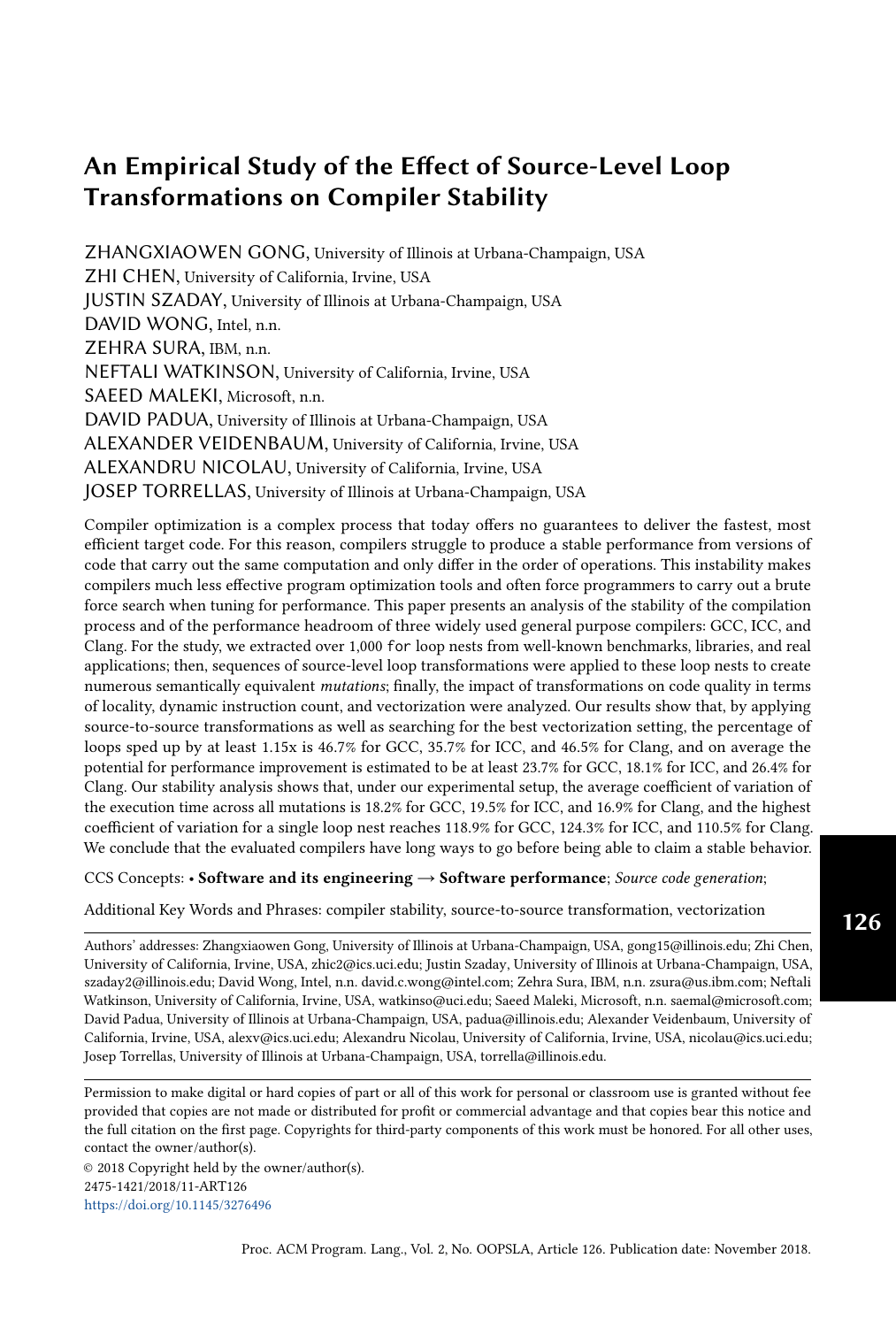quadrant 1 and 3, suggesting a positive correlation. However, for high speedup cases, ICC shows decrease in l2\_rw\_rate, represented by the points in quadrant 4. Since the Pearson correlation biases towards data points with higher values, the correlation coefficient becomes negative. In order to understand ICC's opposite correlation with l2\_rw\_rate at different speedup ranges, we inspected other metrics and found that:

- (1) At high speedup range, l1d.replacement is significantly reduced, which means that the speedup is achieved from better data reuse and thus fewer L1 eviction.
- (2) At low speedup/slowdown range, the performance change is due to other factors such as lower control overhead and/or higher ILP.

<span id="page-20-0"></span>

Fig. 6. Speedup vs. change in l2\_rw\_rate due to unroll-and-jam

On the contrary, GCC and Clang have fewer points in quadrant 4 and more points showing positive correlation. More notably, Clang is able to obtain high speedup with a positive correlation with l2\_rw\_rate. By digging into other metrics, we learned that a majority of the speedup corresponds to the negative correlation with inst\_retired.any, and the source of the reduction in dynamic instruction count is largely related to vectorization. For GCC, in the 42 cases where unroll-and-jam is beneficial ( $> 1.15x$  speedup), 12 loops are not vectorized initially, and 4 of them become vectorized after unroll-and-jam. To further analyze how vectorization is affected, we define dynamic vectorization rate as:

*d namic ectorization rate* = 
$$
\frac{d \text{ namic ector instruction count }}{d \text{ namic instruction count }} \tag{6}
$$
 We see a general increase in vectorization rate. From the 30 loops that are already vectorized

at the beginning, 21 loops receive at least a 15% vectorization rate increase. For Clang, in the 55 cases where unroll-and-jam is beneficial, 9 loops are not vectorized initially, and 4 of them become vectorized afterwards. Note that these 4 loops contain the top 2 speedup that Clang attains through unroll-and-jam, achieving 4.1x and 3.6x respectively. Unroll-and-jam also improves the vectorization rate for 8 loops.

While unroll-and-jam helps ICC's performance, we also observed that it reduces the effectiveness of vectorization. Of the 28 loops where unroll-and-jam is beneficial, 4 loops are not vectorized initially, and the transformation does not help ICC succeed in vectorizing any of them. Instead, there are 5 loops that are vectorized initially but become not vectorized after unroll-and-jam. Nonetheless, unroll-and-jam manages to speedup these loops by 2.2x to 3.3x. Furthermore, unrolland-jam reduces the vectorization rate of 7 loops by at least 15%. Two major factors contribute to this situation. First, the benefit from vectorization is overshadowed by a worse memory access pattern. For the cases where scalar mutations outperform vectorized baselines, we always see sharp reduction in L1 miss rate after unroll-and-jam. Second, unroll-and-jam may eliminate performance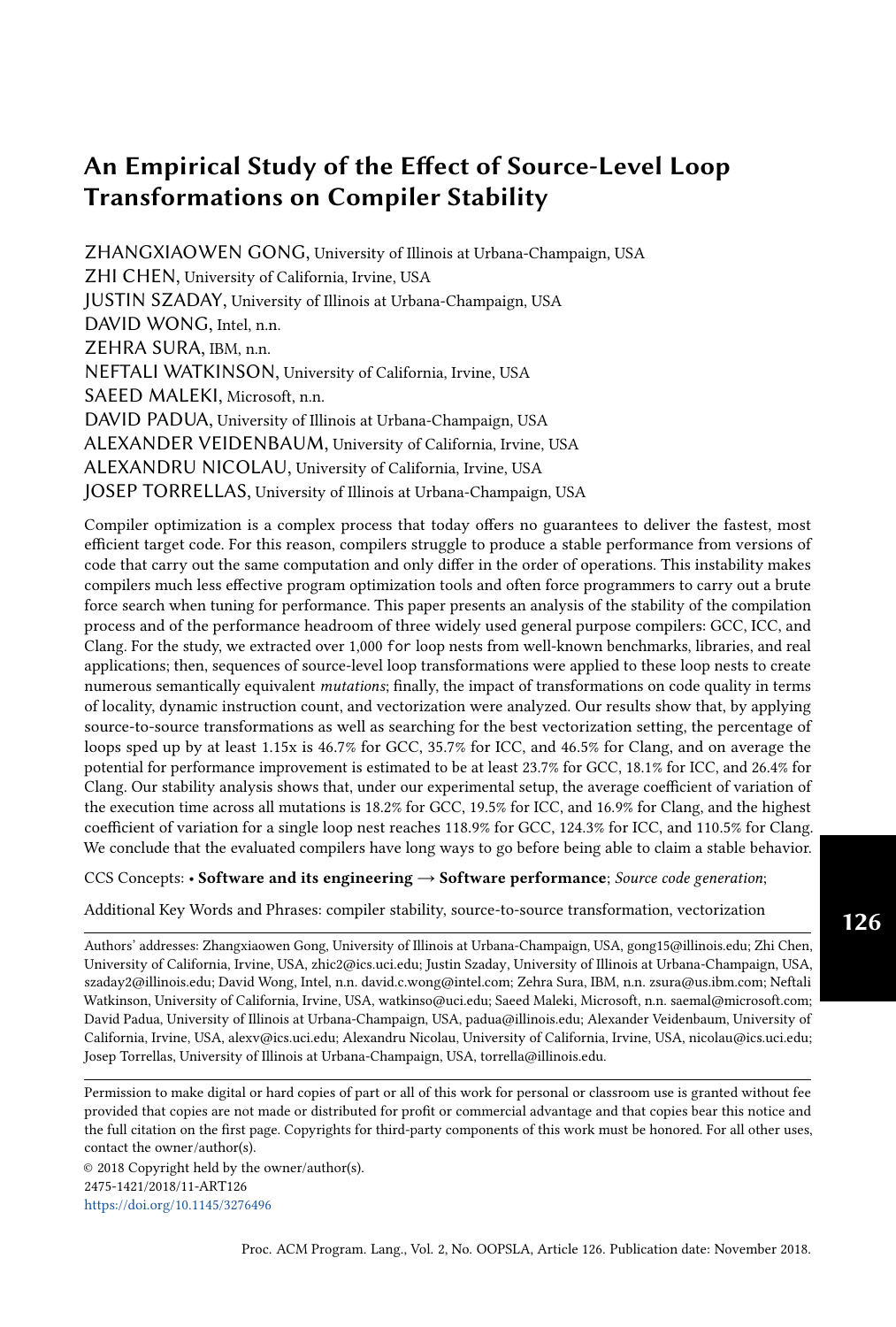unfriendly patterns from the vectorized baseline, such as gather-scatter, and generate more efficient vector code, despite having lower vectorization rates.

```
for (i = 0; i < n; i++) {
  for (j = 0; j < n; j++) {
    x[i] = x[i] + beta * A[j][i] * y[j];}
}
/* unroll-and-jammed 4 times*/
for (i = 0; i < n - fringe; i += 4) {
  for (j = 0; j < n; j++) {
    x[i] = x[i] + \text{beta} * A[j][i] * y[j];x[i+1] = x[i+1] + \text{beta} * A[j][i + 1] * y[j];x[i+2] = x[i+2] + \text{beta} * A[j][i + 2] * y[j];x[i+3] = x[i+3] + beta * A[j][i + 3] * y[j];}
  /* residue loop is omitted */
}
```
Listing 4. Original and unroll-and-jammed Polybench linear-algebra-blas-gemver code

Listing [4](#page-21-0) contains a loop nest from Polybench's linear algebra workload gemver that illustrates how unroll-and-jam helps ICC's vectorizer with a deceiving reduction in vectorization rate. ICC manages to vectorize the original loop nest, yet in an inefficient manner. It first unrolls the inner loop by 32 times. It then transforms the unrolled iterations into 8 vector operation sessions. In each session, 4 elements of A are gathered from far apart addresses to assemble a vector, and another vector of 4 y elements are directly loaded from consecutive y. Then, the two vectors together with a third vector of copies of beta are multiplied together. The result vectors from all 8 session are later added together and reduced to a single value that is stored to  $x[i]$  afterwards. This vectorization is very inefficient in terms of both gather-scatter overhead and locality.

Fortunately, unroll-and-jam provides a better vectorization approach. ICC is able to vectorize the inner loop body with the basic block vectorization technique after the transformation. It first broadcasts y[j] to a 256-bit vector register. Then, it loads another vector register with  $\text{A[j][i:i+3]}$ from consecutive addresses. Afterwards, it multiplies the two vectors with a vector of beta. Each iteration the result of the multiplication is accumulated onto that from the previous iteration, and after the inner loop exits, the results are written to  $x[i:i+3]$  with a vector store instruction. Clearly, the new approach is superior since it completely eliminates gather-scatter and has improved locality. In the end, the mutation is 3.7x faster than the baseline. However, the mutation contains 46% vector instructions, whereas the baseline contains 64%, so in this case the vectorization rate is misleading.

#### 5.5 Tiling

Tiling is applied to a loop nest primarily when the workset is reused multiple times but is too large to fit in cache. By tiling the loop nest with appropriate block size, blocks of the original workset can be reused without re-fetching from the lower memory, which improves performance. Unlike the other transformations, it is harder for general purpose compilers to reverse a tiled loop nest back to its un-tiled shape.

Due to the limitations on experimental size as described in Section [2.2,](#page-4-0) we are only able to examine the effects of 1-D tiling. The correlation results confirm that tiling mainly affects locality. All three compilers exhibit different amount of correlations (0.<sup>3</sup> <sup>0</sup>.6) with metrics related to various cache levels, such as L1 (11d\_pend\_miss.pending\_cycles, %11\_hit, l1d\_pend\_miss.pending, l1d.replacement), L2 (l2\_rqsts.miss, l2\_lines\_in.all), L3 (%l3\_hit), and TLB (dtlb\_load\_misses.stlb\_hit).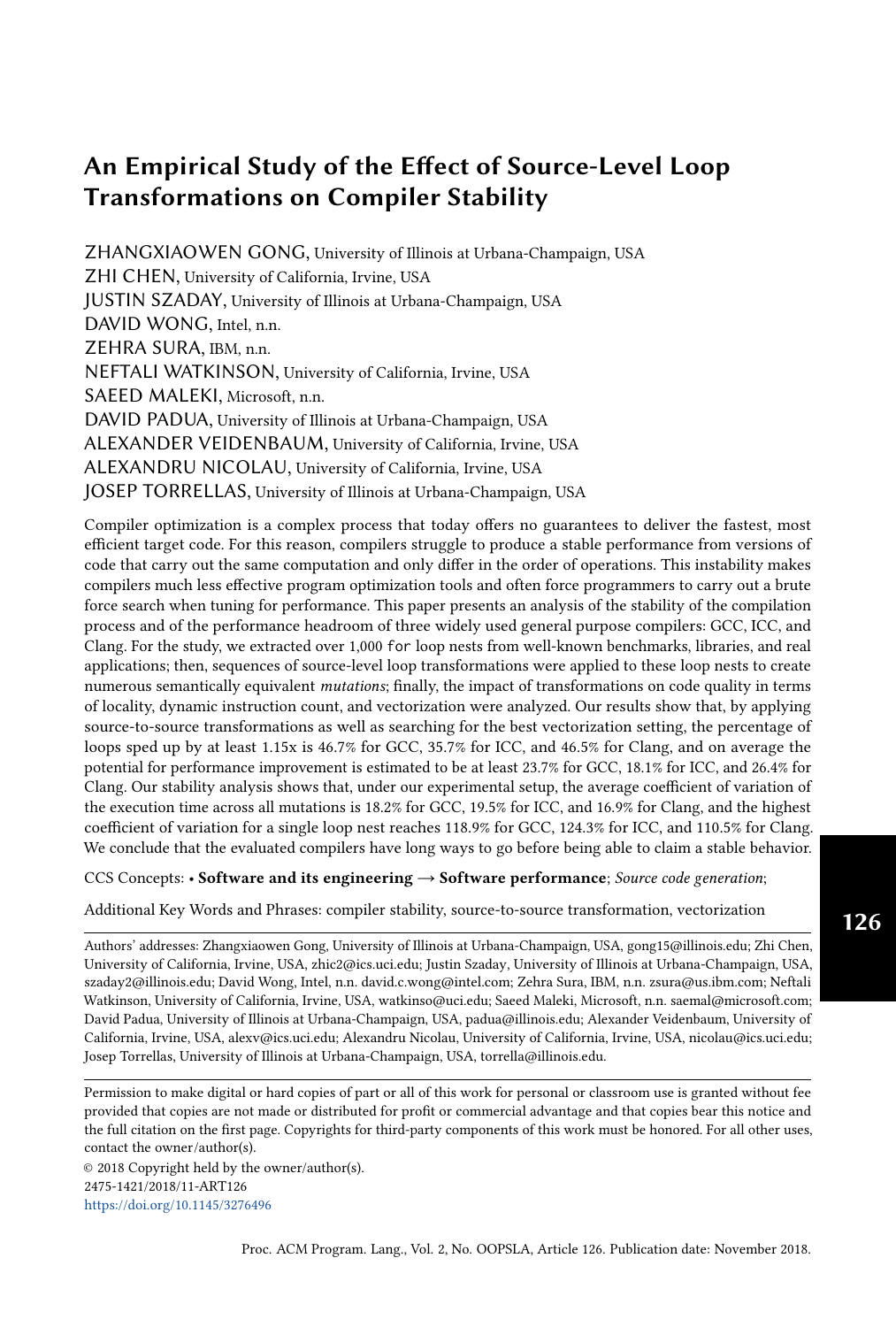The hardware counter values also suggest that tiling often increases dynamic instruction count, which stems from the additional address calculations and iterator operations added by the new loop nest level. Therefore, tiling can cause slowdowns if the access patterns do not benefit from tiling or the benefits do not outweigh the overhead.

Furthermore, we found rare cases where tiling enables vectorization for loops with variable bounds. After tiling or strip-mining, the tiled innermost loop no longer has variable bounds. This helps the compilers whose vectorization model is confused by the original variable bounds.

### 5.6 Distribution

Loop distribution helps performance mainly by separating data streams, which may improve locality and/or prefetching behavior. Compilers may reverse a source level distribution by applying loop fusion. The correlation results confirm its utility. All three compilers have high positive correlations (0.7 0.9) with  $12\text{-rw\_rate}$ , indicating that distributed code may utilize L2 throughput better, likely because of better prefetching behavior. We also see moderate positive correlations (0.3 0.5) likely because of better prefetching behavior. We also see moderate positive correlations (0.3) with inst\_rate, which implies that higher L2 access throughput also helps increasing the overall instruction throughput.

#### <span id="page-22-0"></span>6 VECTORIZATION

In Section [5,](#page-14-0) we already discussed that vectorization plays a major role in the performance gain. If a loop is not originally vectorizable but, after undergoing a transformation sequence, becomes vectorized, it may receive a sizable performance boost. We also noticed that there are scenarios where scalar code outperforms vector code due to the overhead introduced during the vectorization process and/or locality difference. Such performance variation caused by vectorization contributes to compilers' instability significantly. Therefore, we took one step further to investigate how different vectorization settings may influence the performance of loops.

We compiled and profiled all the loop nests and their mutations with 4 additional vectorization settings. We refer to the compiler settings described in Section [3](#page-6-0) as the reference settings, and the additional settings are the reference settings with added switches. The settings are: only generating scalar code, using only SSE, using SSE and AVX, and using up to AVX2. Moreover, for the three vector configurations, we disabled the compilers' vectorization profitability analysis if possible so that the compilers vectorize the loop with the corresponding vector extension whenever possible, regardless of the predicted profitability. Note that Clang 4.0.0 does not provide switches to turn off the profitability analysis.

Because vectorization does not always guarantee speedup, instead of looking at compilers' vectorization report to determine whether a loop is vectorized, we use the method from [Maleki et al.](#page-28-16) [\[2011\]](#page-28-16) and define that a loop has effective vectorization if the vector code is at least 15% faster than the scalar code; specifically, we claim the vectorization is effective if  $t_{scalar}$ •min<sup>1</sup> $t_{SSE}$ ,  $t_{AVX}$ ,  $t_{AVX2}$ <sup>o</sup> > 1.15 where  $t_s$  is the execution time of setting *s*. Since the compiler flags for SSE, AVX, and AVX2 are identical to those for scalar except for enabling various vector extensions, the performance are identical to those for scalar, except for enabling various vector extensions, the performance difference is expected to be mainly from vectorization. Furthermore, a mutation's scalar performance may be significantly lower than that of the baseline. If so, the mutation might not be beneficial overall even if it has effective vectorization. Therefore, for this study, we are only interested in mutations that are both beneficial to the baseline while being vectorized effectively.

#### 6.1 Effect of Transformations on Vectorization

Let's first investigate how source-level transformations affect vectorization. The first row of Table [8](#page-23-0) lists the total number of loops that we studied for each compiler, denoted as L. The second row has the number and percentage of loops in L whose baseline are not effectively vectorized, denoted as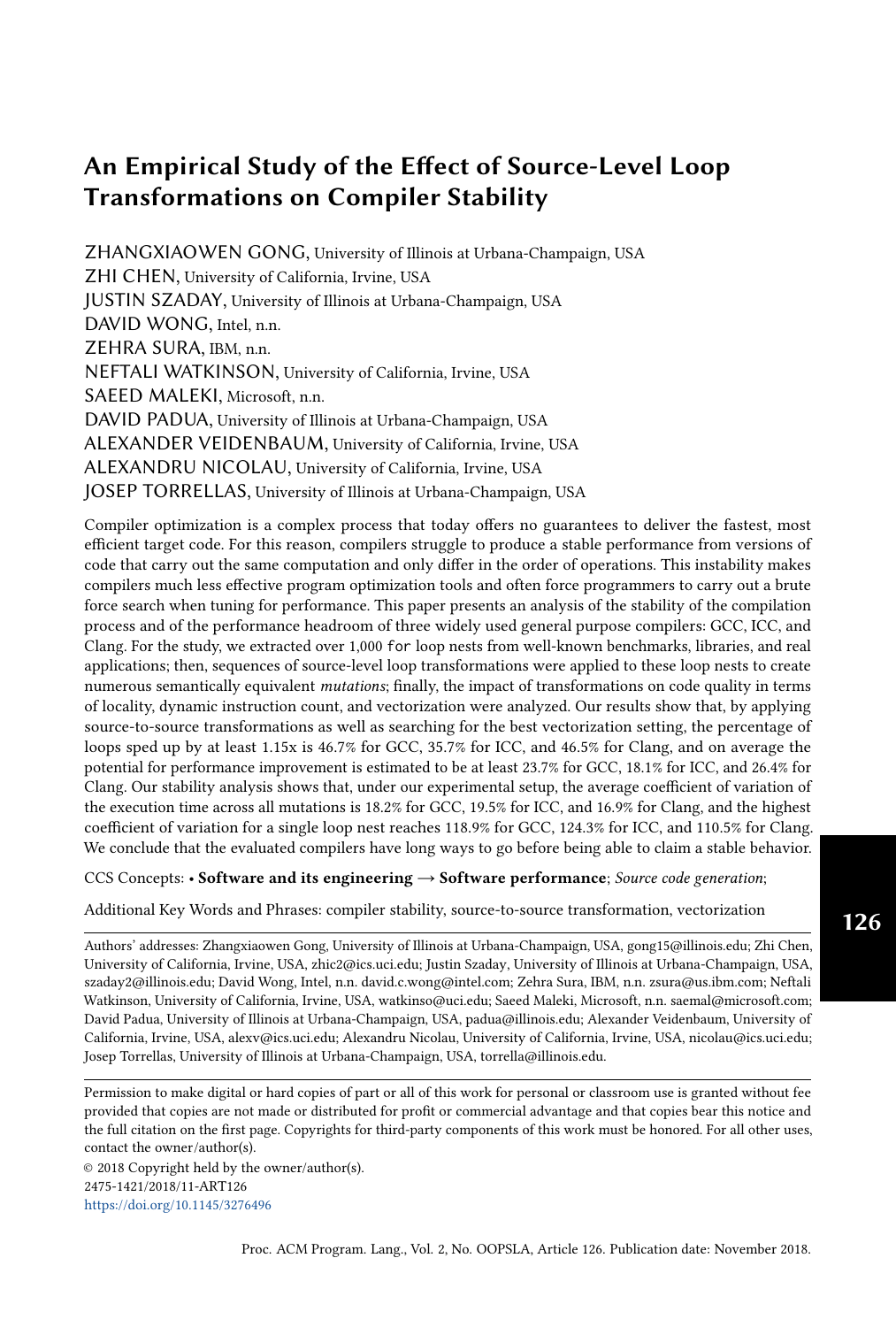N. It shows that ICC's vectorizer is the most effective among the three because it fails to vectorize the least percentage of  $L$  (59.6%). On the contrary, Clang's vectorizer is the least effective in the sense that it only manages to vectorize 21.1% of L effectively. The next row presents the number and percentage of loops in  $N$  that have beneficial mutations, denoted as  $B$ . Note that the percentages in this row (39.6% 47.5%) are much higher than the percentages of loops with beneficial mutation in L, which are 25.9% 36.6% (second row in Table [3\)](#page-8-1). This phenomenon indicates that loops that are not originally vectorized have higher chance to receive speedup from source-level transformations. Finally, the last row contains the number and percentage of loops in  $B$  whose beneficial mutations are effectively vectorized. It demonstrates that 36.1% 38.1% of the beneficial mutations are vectorized effectively while their baselines are not; thus, applying the correct source-level transformations can boost compilers' vectorization success rate.

<span id="page-23-0"></span>

|                |                                                         | <b>GCC</b>  | <b>ICC</b>  | Clang                       |
|----------------|---------------------------------------------------------|-------------|-------------|-----------------------------|
|                | $#$ of loops studied (L)                                | 1241        | 1175        | 1266                        |
| 2              | $\#$ (%) in L without effective vectorized baseline (N) | 866 (69.8%) | 700 (59.6%) | 999 (78.9%)                 |
| 3              | $#$ (%) in N that has beneficial mutation (B)           | 373 (43.1%) | 277 (39.6%) | 475 (47.5%)                 |
| $\overline{4}$ | $\#$ (%) in B whose baseline is not vectorized but has  | 141 (37.8%) |             | $100(36.1\%)$   181 (38.1%) |
|                | vectorized beneficial mutation(s)                       |             |             |                             |

Table 8. Statistics of effective vectorization

## 6.2 Vectorization Settings

We compiled each mutation with various vectorization settings to assess compilers' effectiveness in (I) deciding whether to vectorize a vectorizable loop and (II) choosing the best vector extension for the task. Table [9](#page-24-0) contains the number of loops that are improved by at least 15% via changing vectorization settings. Row 2 to 4 focus on the benefit by bypassing the profitability model. Row 2 shows that 6.0% 8.1% of the loops can be sped up over 15% by forcing the compilers to yield scalar code. This situation occurs when the overhead introduced by vectorization (e.g. gather/scatter) is higher than the benefit of vectorization yet the profitability model fails to assess it. Row 3 is for the opposite scenario when the loop is vectorizable and profitable, but the profitability model deems otherwise. Because we were not able to turn off Clang's vectorization profitability model, only GCC and ICC produce this situation, and 2.6% 3.1% of the loops fall in this category for them. Row 4 is the subtotal of the above two situations. Row 5 counts the loops whose performances increase when vectorized with an older vector extension, i.e. SSE or AVX. In this category, vectorization profitability model is disabled for GCC and ICC but enabled for Clang. This time, 10.0% 12.1% additional loops receive benefit. Finally as shown in the last row, 18.1% 21.5% of the loops can receive a sizable performance boost by changing vectorization settings only and without undergoing any transformation. Note that although Clang has the lowest value in the last row, its vectorization profitability model is not necessarily better than those of the other two compilers; in fact, Clang having the highest value in row 2 suggests otherwise. We believe Clang's low percentage in the last row heavily attributes to the inability to disable its profitability model.

Figure [7](#page-24-1) plots the speedup distribution of loops that are sped up by only changing the vectorization setting during compilation. While most speedups are below 2x, a number of loops gain speedups of 3x or above. Hence, a more accurate vectorization profitability model and a better understanding on the characteristics of different vector extensions can potentially help compilers to generate much faster results.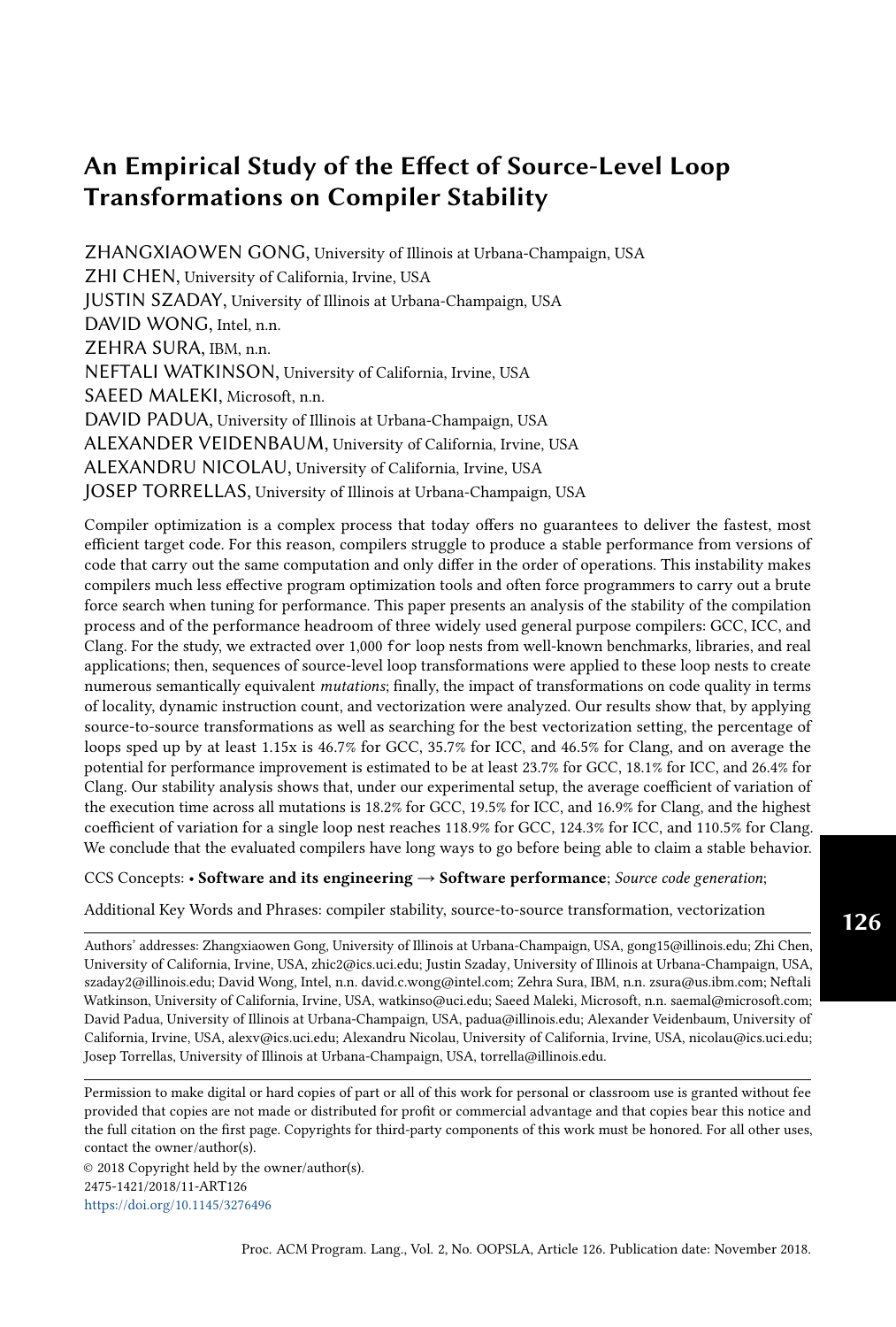<span id="page-24-0"></span>

|                |                                                          | <b>GCC</b>     | <b>ICC</b>   | Clang                     |
|----------------|----------------------------------------------------------|----------------|--------------|---------------------------|
|                | $#$ of loops studied (L)                                 | 1241           | 1175         | 1266                      |
| 2 <sup>1</sup> | $#$ (%) in <i>L</i> best improved with forced scalar     | 85 (6.8%)      | 71 (6.0%)    | $102(8.1\%)$              |
| 3 <sup>1</sup> | $#$ (%) in L best improved with forced vectorization     | $32(2.6\%)$    | $36(3.1\%)$  | N/A                       |
| $\overline{4}$ | Subtotal                                                 | 117 $(9.4\%)$  | $107(9.1\%)$ | $102(8.1\%)$              |
| 5 <sup>1</sup> | $#$ (%) in <i>L</i> best improved with older vector ext. | 150 $(12.1\%)$ | 138 (11.7%)  | $127(10.0\%)$             |
| 6              | Total                                                    | 267 (21.5%)    |              | 245 (20.9%)   229 (18.1%) |

Table 9. Statistics of loops having speedup by changing vectorization settings

<span id="page-24-1"></span>

Fig. 7. Distribution of loops that are improved by changing vectorization settings when compiling the original loop

By combining the efforts of applying sequences of source-to-source transformations and searching for the best vectorization setting, we are able to accelerate 579 (46.7%), 420 (35.7%), and 589 (46.5%) loops for GCC, ICC, and Clang respectively, and the average speedup of these beneficial cases is 1.61x 1.65x depending on the compiler. The average lower bound of performance headroom by applying source-to-source transformations as well as searching for the best vectorization setting is 23.7% for GCC, 18.1% for ICC, and 26.4% for Clang.

### 6.3 Vectorization Profitability Case Study

In order to gain insight into the complex factors that affect the profitability of vectorization, we study the case in Listing [5,](#page-25-1) which is taken from NPB LU benchmark and whose scalar version outperforms its vectorized counterparts. The codelet's vectorized reference compilation is 2.2x slower than the scalar version where auto-vectorization is disabled on ICC. To understand the cause, we investigated the assembly code of both the reference and the scalar version. We discovered that the anomaly may be attributed to the following two reasons.

First, the reference code is vectorized at a length of 2. Instead of packing consecutive elements in the array ce to a vector register, the compiler unrolls the loop by a factor of 2 before vectorizing and then picks two adjacent elements in a column, e.g. ce[0][0] and ce[1][0]. Since one vector instruction can process operations from multiple iterations in the source code, we expected the number of assembly iterations in this vector code to be much less than that in the scalar one. However, we were astonished to see that the length of the scalar code is instead half of that of the vectorized code. By scrutinizing the assembly, we learned that the compiler fully unrolls the scalar code's innermost loop. It turns into fewer iterations and improves performance by eliminating the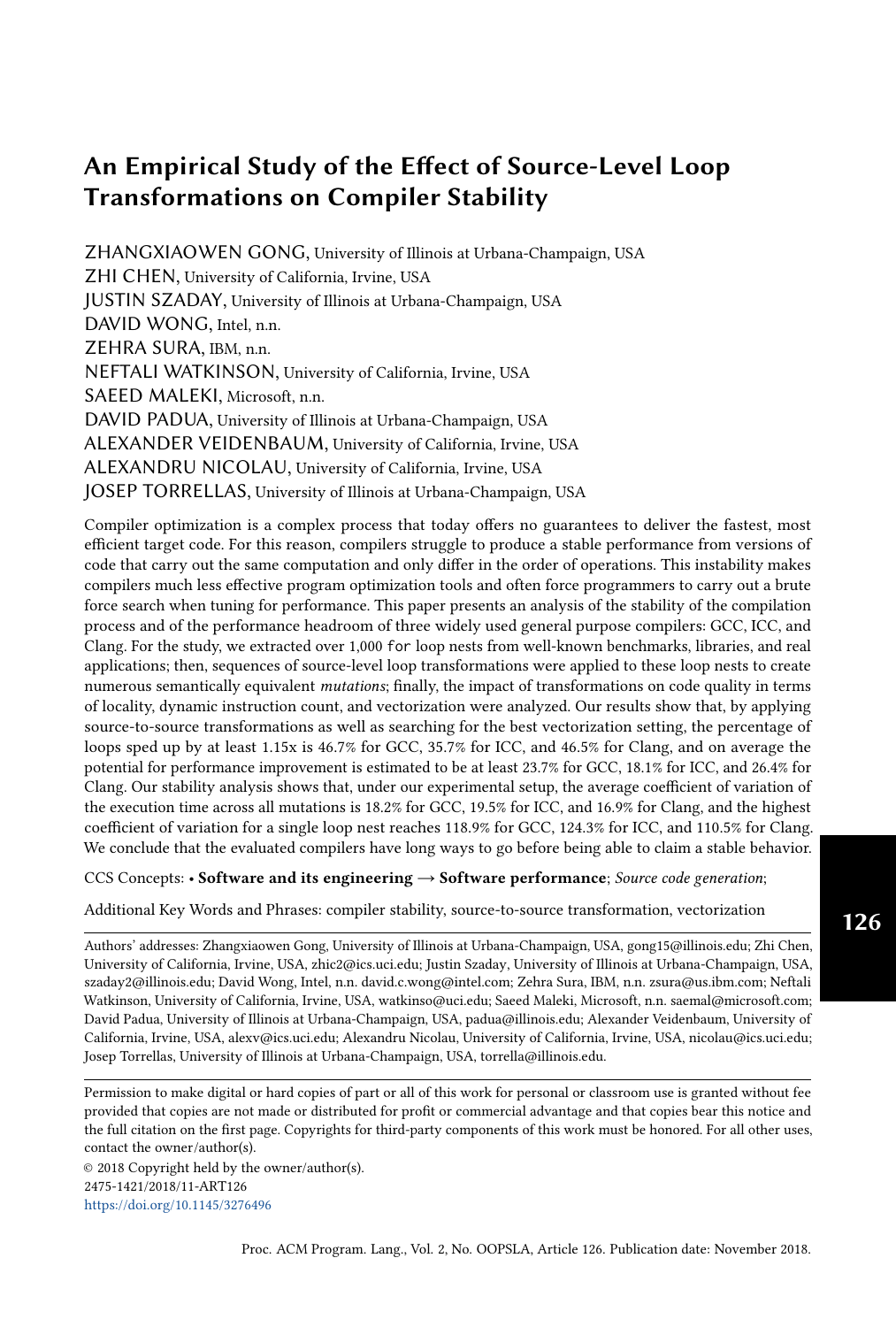```
double ce [5][13] , rsd [64][65][65][5];
for (i = 0; i < nx; i++) {
  iglob = i ;
  xi = iglob / (nx0 - 1);for (j = 0; j < ny; j++) {
    jglob = j;eta = jjlob /(ny0 - 1);
    for (k = 0; k < nz; k++) {
      zeta = k / (nz - 1);
      for (m = 0; m < 5; m++) {
        rsd[i][j][k][m] = ce[m][0] + ce[m][1] * xi + ce[m][2] * eta + ce[m][3] *zeta + ce[m][4] * xi2 + ce[m][5] * eta2 + ce[m][6] * zeta2 + ce[m
            J[7] * xi3 + ce[m][8] * eta3 + ce[m][9] * zeta3 + ce[m][10] * xi4 + ce
            [m][11] * eta4 + ce[m][12] * zeta4;}}}}
```
#### Listing 5. NPB LU code

end-of-loop test. Meanwhile, the compiler aggressively schedules instructions for the scalar code after unrolling as there is no data dependence. This might be able to enhance instruction pipelines with the help of better ILP.

Second, this loop nest tends to have many write cache misses since the rsd array does not fit into L1 and even L2 cache. Vector code is usually supposed to stress memory more than scalar code since it is more likely to complete computations faster. But it turns out that scalar code surprisingly manages to keep the memory much busier in this case. For example, we found that the scalar code is able to fetch two cache lines concurrently for rsd over 14% of the execution while the vector code is essentially fetching one cache line at a time. Moreover, the scalar code keeps fetching at least one cache line over 70% of the execution while the vector code keeps the memory busy for only 31% of the execution. Since the most expensive factor is write cache misses, and the scalar version manages to process that more aggressively, it runs faster than the vector code. We observe that the vector code has more L1 hitting loads from ce in between write missing stores to rsd. These loads fill up the load buffer, causing the processor to stalls and prevent the processor from executing the stores more aggressively.

Consequently, the fact that compilers fail to accurately predict the outcome of vectorization due to complex factors interfering with each other reduces the compilers' stability.

#### <span id="page-25-0"></span>7 RELATED WORK

[Maleki et al.](#page-28-16) [\[2011\]](#page-28-16) studied the effectiveness of vectorization in compilers as well as how transformations aid vectorization. Their study demonstrated, for vectorization, some of the instability effects discussed in our paper. They applied transformations on a smaller collection of loop nests by hand and focused only on vectorization. In comparison, we conducted our study on a large number of programmatically generated mutations from an extensive collection of loop nests, and we also investigate other components of the optimization process besides vectorization. Most importantly, the main perspective that our paper studies: stability, is not explicitly considered by Maleki.

Exploring the space of program variants as a mechanism to test for correctness of compilers has been studied extensively. A variant of this mechanism is Equivalence Modulo Inputs (EMI) by [Le et al.](#page-28-26) [\[2014\]](#page-28-26), which transforms source programs to generate versions that are semantically-equivalent not for all inputs but for a specific set of program inputs. A compiler defect is detected when the target code from two different versions produce different outputs. The GLFuzz technique by [Donaldson](#page-28-27) [et al.](#page-28-27) [\[2017\]](#page-28-27) is similar to our approach in that it applies semantic-preserving transformations to check the correctness of GLSL compilers. The applications of these and other similar techniques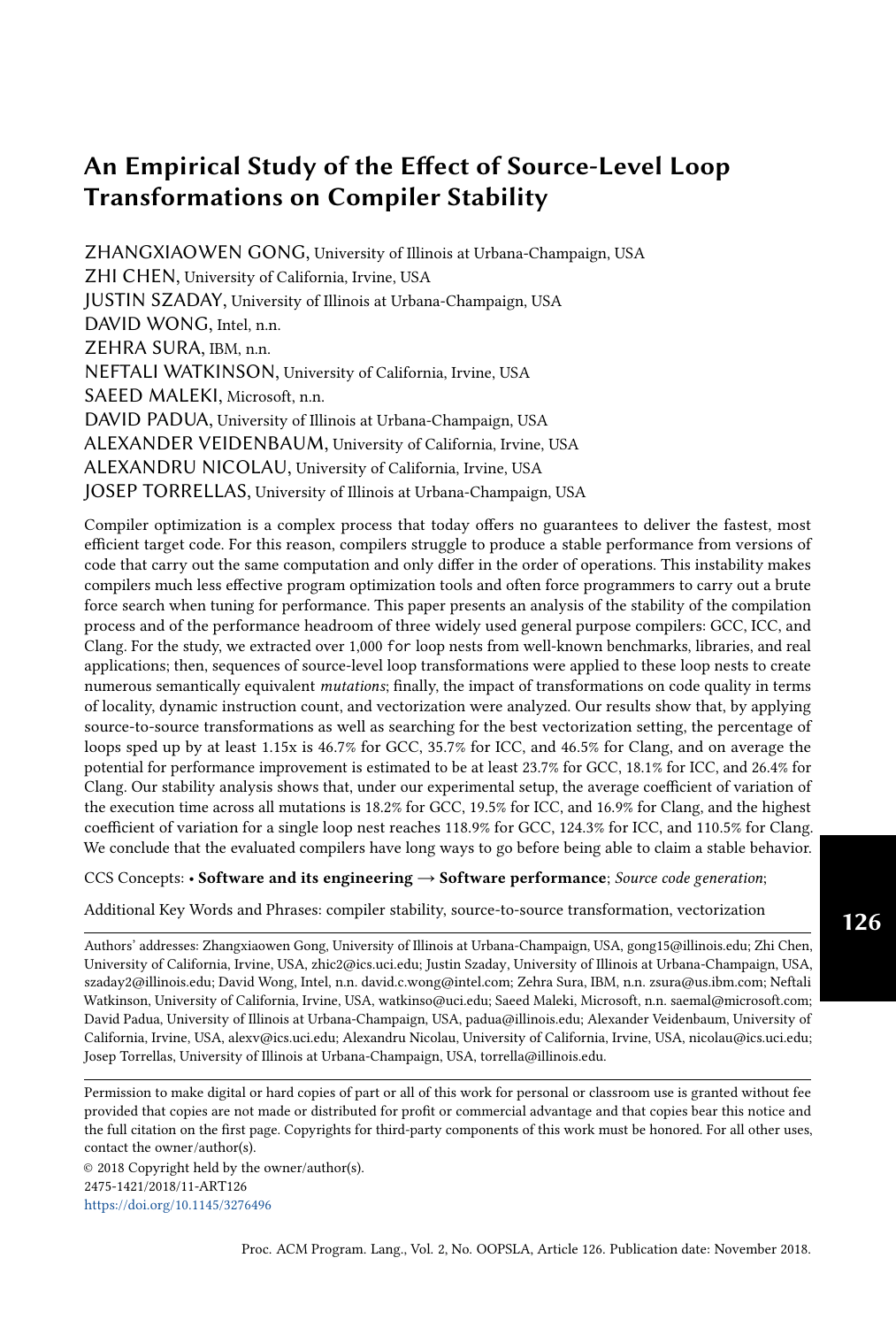to find performance bugs is discussed by [Segura et al.](#page-28-28) [\[2017\]](#page-28-28). They call the strategy Performance Metamorphic Testing. The work reported in this paper can be considered as a member of this class of performance testers.

[Park et al.](#page-28-29) [\[2013\]](#page-28-29) used the performance counter values gathered from executing a loop as the input to a machine learning model that predicts the best polyhedral transformations for the loop. We instead use the correlation between performance counters and performance to investigate the effect of source-level transformation.

Source-to-source transformations have been used as a compiler pre-pass in prior researches in order to improve code performance. [Tiwari et al.](#page-29-2) [\[2011\]](#page-29-2), [Fursin et al.](#page-28-2) [\[2002\]](#page-28-2), and [Pouchet et al.](#page-28-3) [\[2008\]](#page-28-3) adopted the technique in iterative compilation. [Tiwari et al.](#page-29-2) [\[2011\]](#page-29-2) used the CHiLL framework [\[Chen](#page-27-4) [et al.](#page-27-4) [2008\]](#page-27-4) to perform source-level transformations, and they pointed out that the transformation search space grows exponential in size as the number of tuning parameters increases. [Fursin et al.](#page-28-2) [\[2002\]](#page-28-2) searched the transformation space that consists of three transformations: array padding, loop unrolling, and loop tiling. [Pouchet et al.](#page-28-3) [\[2008\]](#page-28-3) searched polyhedral transformation space in their iterative optimization approach. Polyhedral compilers such as PLUTO [\[Bondhugula et al.](#page-27-5) [2008\]](#page-27-5) and the work from [Adamski et al.](#page-27-6) [\[2016\]](#page-27-6) also work as a source-to-source pre-pass to the back-end compiler. The polyhedral transformations that they apply can be viewed as sequences to loop transformations. However, both iterative compilation and polyhedral compilation only aim to find a good shape of a given loop nest within reasonable time. Therefore, iterative compilation uses search algorithms to converge to high performance within limited number of steps, and polyhedral compilation applies a single compound transformation based on the polyhedral model. On the other hand, our work purposefully cover a large transformation space in order to evaluate the stability of compilers and to understand the effect of source-level transformations.

Aimed at accelerating performance evaluation of programs, a few prior works also proposed to extract the hotspots from applications and save them as stand-alone codelets. [Castro et al.](#page-27-7) [\[2015\]](#page-27-7) isolated code at the Intermediate Representation (IR) level using LLVM framework. In contrast, our extractor is implemented as a separate component of the ROSE compiler to isolate loop nests at the source level. [Liao et al.](#page-28-30) [\[2009\]](#page-28-30) and [Tiwari et al.](#page-29-2) [\[2011\]](#page-29-2) also employed ROSE to develop their extractor. While they mainly focused on outlining the kernels of the target application at the function level for automatic kernel tuning and specialization, our extractor concentrates on isolating for loops. In addition, the goal of our extractor is to provide stand-alone codelets for loop transformation.

#### <span id="page-26-0"></span>8 CONCLUSION

This paper presents the first quantitative study on compiler stability – the measure of the variation in performance of the target code generated by a compiler from semantically equivalent yet differently structured source code. In this study, we investigated the stability of GCC, ICC, and Clang's compilation processes of C language for loop nests. In addition, we also estimated the performance headroom of the said processes.

We measured the compilers' stability and performance headroom by profiling an extensive collection of loop nests extracted from benchmarks and libraries along with their semantically equivalent mutations generated by applying sequences of semantic-preserving transformations.

We quantified compiler stability by introducing a pair of stability scores. The intra-compiler stability score measures the average variation in performance of semantically equivalent mutations compiled by a given compiler. The score indicates that the three studied compilers are far from being stable. The inter-compiler stability score measures the average variation in performance of the target code generated by multiple compilers from the same loop semantics. The score reveals a noticeable performance gap among the compilers. We also used the score to confirm that source-to-source transformations are able to narrow the gap. We believe that the two stability scores are useful tools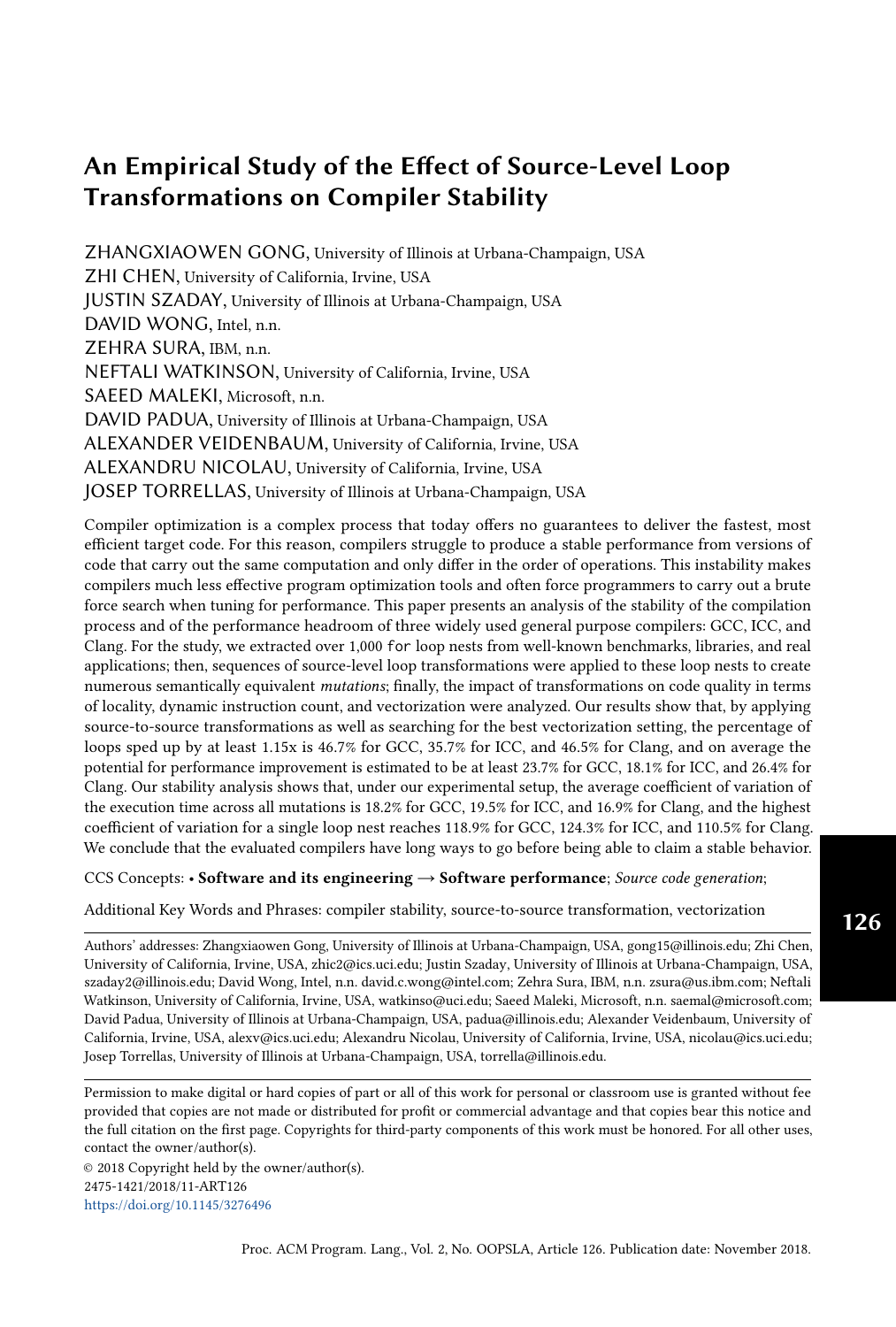for compiler developers to evaluate the stability of their compilers as well as for the community to track the progress to compiler stability over time.

To understand the reasons that cause the instability in the compilation process, we analyzed the major effects of the transformations on performance by correlating the performance variation with the change in performance counter readings and derived metrics. Using the correlation and by manually inspecting the assembly code of interesting cases, we were able to suggest improvements on compiler design that may increase the compilers' stability. We also found that the effect of source-level transformations is sometimes difficult to predict. For example, unrolling may either help or harm vectorization depending on the vectorization technique employed. Because different compilers may react to the same transformation in different ways, it is even harder for a programmer to write a loop structure that can be optimized well by multiple compilers.

Because vectorization has a significant impact on performance and thus on stability, we also investigated how different loop structures affect vectorization as well as how effective the compilers' vectorization profitability models are. We observed that when the vectorization profitability model fails, the performance of a loop can be severely harmed. Also, the newest vector extension, despite having longer vector length and more features than the older ones, can be outperformed by the older ones.

With the combined effort of applying source-to-source transformations and tuning vectorization settings, 35.7 46.5% of the loops, depending on the compiler, exhibit a performance headroom of over 15%. Depending on the compiler, the average performance headroom of these significantly improved loops is 61.4% 65.3%, and the average performance headroom of all studied loops is 16.9% 19.5%. The results are the lower bound of potential performance improvement. We believe that the actual headroom may be significantly higher. By expanding the experiment with more loops and transformations in the future, we can gradually raise the lower bound and eventually get a sense of the actual performance headroom and instability of the compilers.

#### ACKNOWLEDGMENTS

This material is based upon work supported by the National Science Foundation under Award 1533912 [\(https://www.nsf.gov/awardsearch/showAward?AWD\\_ID=1533912\)](https://www.nsf.gov/awardsearch/showAward?AWD_ID=1533912). We thank Gerald DeJong for his valuable inputs during the early stage of the project. We thank the OOPSLA 2018 reviewers for their valuable comments and recommendations.

#### **REFERENCES**

<span id="page-27-6"></span>Dominik Adamski, Grzegorz Jabłoński, Piotr Perek, and Andrzej Napieralski. 2016. Polyhedral Source-to-Source Compiler. In Mixed Design of Integrated Circuits and Systems, 2016 MIXDES-23rd International Conference. IEEE, 458–463.

<span id="page-27-0"></span>Randy Allen and Ken Kennedy. 2001. Optimizing compilers for modern architectures a dependence-based approach. (2001).

<span id="page-27-3"></span>David H Bailey, Eric Barszcz, John T Barton, David S Browning, Robert L Carter, Leonardo Dagum, Rod A Fatoohi, Paul O Frederickson, Thomas A Lasinski, Rob S Schreiber, et al. 1991. The NAS parallel benchmarks. International Journal of High Performance Computing Applications 5, 3 (1991), 63–73.

<span id="page-27-1"></span>C Bastoul and LN Pouchet. 2012. Candl: the chunky analyzer for dependences in loops. Technical Report. tech. rep., LRI, Paris-Sud University, France.

- <span id="page-27-5"></span>Uday Bondhugula, Muthu Baskaran, Sriram Krishnamoorthy, Jagannathan Ramanujam, Atanas Rountev, and Ponnuswamy Sadayappan. 2008. Automatic transformations for communication-minimized parallelization and locality optimization in the polyhedral model. In International Conference on Compiler Construction. Springer, 132–146.
- <span id="page-27-2"></span>Shirley Browne, Jack Dongarra, Eric Grosse, and Tom Rowan. 1995. The Netlib mathematical software repository. D-Lib Magazine, Sep (1995).
- <span id="page-27-7"></span>Pablo De Oliveira Castro, Chadi Akel, Eric Petit, Mihail Popov, and William Jalby. 2015. CERE: LLVM-Based Codelet Extractor and REplayer for Piecewise Benchmarking and Optimization. ACM Trans. Archit. Code Optim. 12, 1 (2015), 6:1–6:24.
- <span id="page-27-4"></span>Chun Chen, Jacqueline Chame, and Mary Hall. 2008. CHiLL: A framework for composing high-level loop transformations. Technical Report. Citeseer.

Proc. ACM Program. Lang., Vol. 2, No. OOPSLA, Article 126. Publication date: November 2018.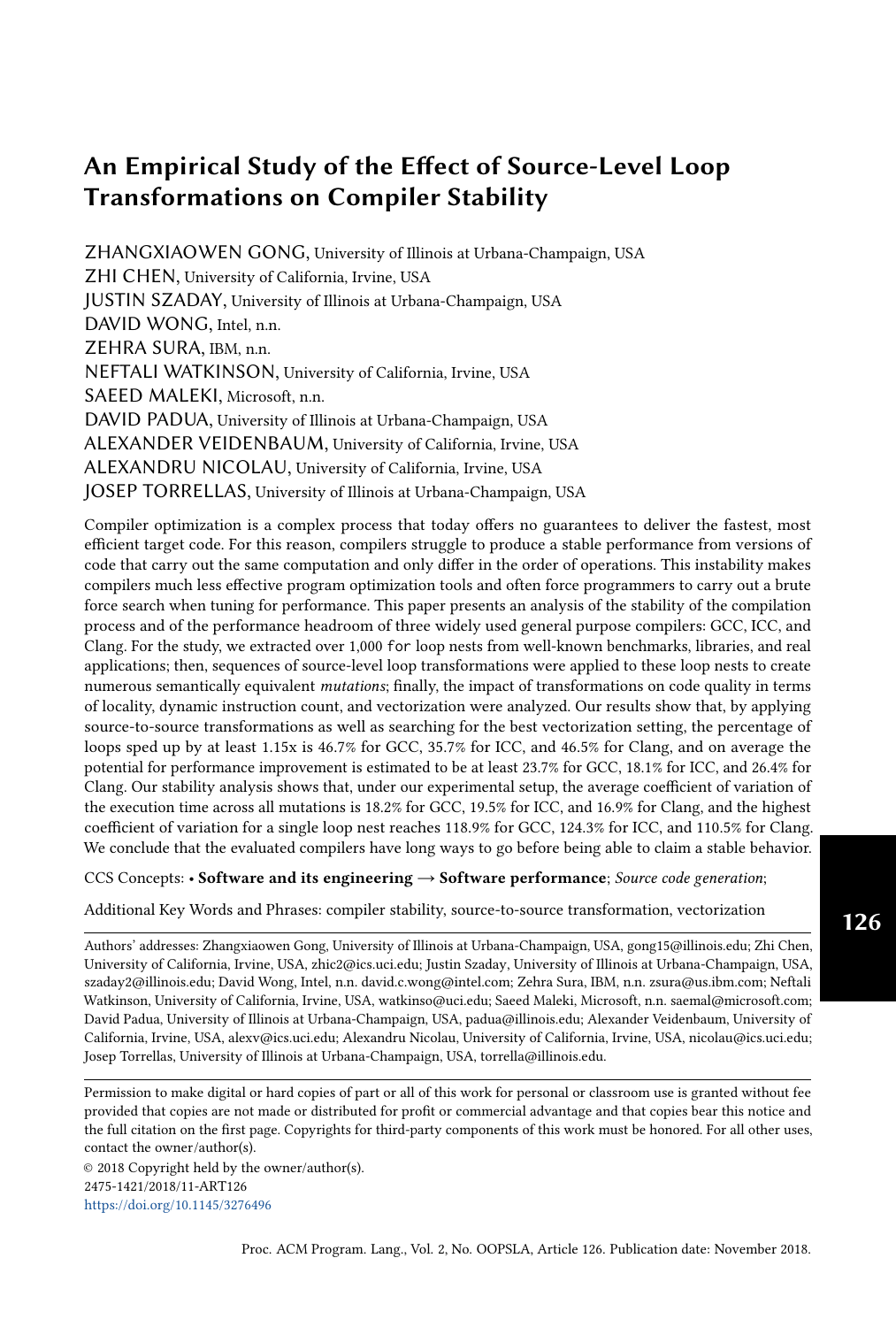<span id="page-28-4"></span>Zhi Chen, Zhangxiaowen Gong, Justin Szaday, David C. Wong, David Padua, Alexandru Nicolau, Alexander V. Veidenbaum, Neftali Watkinson, Zehra Sura, Saeed Maleki, Josep Torrellas, and Gerald DeJong. 2017. LORE: A loop repository for the evaluation of compilers. In 2017 IEEE International Symposium on Workload Characterization (IISWC). 219–228.

<span id="page-28-27"></span>Alastair F. Donaldson, Hugues Evrard, Andrei Lascu, and Paul Thomson. 2017. Automated testing of graphics shader compilers. PACMPL 1, OOPSLA (2017), 93:1–93:29. <https://doi.org/10.1145/3133917>

<span id="page-28-23"></span>Stuart I Feldman. 1990. A Fortran to C converter. In ACM SIGPLAN Fortran Forum, Vol. 9. ACM, 21–22.

<span id="page-28-12"></span>Jason E Fritts, Frederick W Steiling, Joseph A Tucek, and Wayne Wolf. 2009. MediaBench II video: Expediting the next generation of video systems research. Microprocessors and Microsystems 33, 4 (2009), 301–318.

<span id="page-28-2"></span>GG Fursin, Michael FP OâĂŹBoyle, and Peter MW Knijnenburg. 2002. Evaluating iterative compilation. In International Workshop on Languages and Compilers for Parallel Computing. Springer, 362–376.

<span id="page-28-18"></span>GAP. 2007. GAP - Groups, Algorithms, Programming - a System for Computational Discrete Algebra. [www.gap-system.org.](www.gap-system.org)

<span id="page-28-14"></span>John L Henning. 2000. SPEC CPU2000: Measuring CPU performance in the new millennium. Computer 33, 7 (2000), 28–35.

- <span id="page-28-15"></span>John L Henning. 2006. SPEC CPU2006 benchmark descriptions. ACM SIGARCH Computer Architecture News 34, 4 (2006),  $1 - 17$
- <span id="page-28-21"></span>Intel. 2016. Intel 64, and IA32 architectures software developer's manual, vol. 3A: system programming guide, part 1. Intel Corporation, Denver, CO (2016).

<span id="page-28-1"></span>David J. Kuck, Robert H. Kuhn, Bruce Leasure, and Michael Wolfe. 1980. The structure of an advanced vectorizer for pipelined processors. In Fourth International Computer Software and Applications Conference. IEEE, 201–218.

<span id="page-28-19"></span>LAME. 2017. LAME MP3 Encoder. [lame.sourceforge.net.](lame.sourceforge.net)

- <span id="page-28-24"></span>Samuel Larsen and Saman Amarasinghe. 2000. Exploiting superword level parallelism with multimedia instruction sets. Vol. 35. ACM.
- <span id="page-28-26"></span>Vu Le, Mehrdad Afshari, and Zhendong Su. 2014. Compiler validation via equivalence modulo inputs. In ACM SIGPLAN Conference on Programming Language Design and Implementation, PLDI '14, Edinburgh, United Kingdom - June 09 - 11, 2014. 216–226. <https://doi.org/10.1145/2594291.2594334>
- <span id="page-28-8"></span>Man-Lap Li, R. Sasanka, S. V. Adve, Yen-Kuang Chen, and E. Debes. 2005. The ALPBench benchmark suite for complex multimedia applications. In IEEE International Proceedings of the IEEE Workload Characterization Symposium (IISWC). 34–45.
- <span id="page-28-30"></span>Chunhua Liao, Daniel J Quinlan, Richard Vuduc, and Thomas Panas. 2009. Effective source-to-source outlining to support whole program empirical optimization. In International Workshop on Languages and Compilers for Parallel Computing. Springer, 308–322.
- <span id="page-28-9"></span>LLNL. 2008. ASC Sequoia Benchmark. [https://asc.llnl.gov/sequoia/benchmarks/.](https://asc.llnl.gov/sequoia/benchmarks/)
- <span id="page-28-16"></span>Saeed Maleki, Yaoqing Gao, Maria J Garzar, Tommy Wong, David A Padua, et al. 2011. An evaluation of vectorizing compilers. In Parallel Architectures and Compilation Techniques (PACT), 2011 International Conference on. IEEE, 372–382.
- <span id="page-28-22"></span><span id="page-28-20"></span>Mozilla. 2017. Mozilla JPEG Encoder Project. [github.com/mozilla/mozjpeg.](github.com/mozilla/mozjpeg)
- Todd Mytkowicz, Amer Diwan, Matthias Hauswirth, and Peter F Sweeney. 2009. Producing wrong data without doing anything obviously wrong! ACM Sigplan Notices 44, 3 (2009), 265–276.
- <span id="page-28-25"></span>Dorit Nuzman and Ayal Zaks. 2008. Outer-loop vectorization-revisited for short SIMD architectures. In Parallel Architectures and Compilation Techniques (PACT), 2008 International Conference on. IEEE, 2–11.
- <span id="page-28-0"></span>Zhelong Pan and Rudolf Eigenmann. 2006. Fast, Automatic, Procedure-level Performance Tuning. In Proceedings of the 15th International Conference on Parallel Architectures and Compilation Techniques (PACT). 173–181.
- <span id="page-28-6"></span>Gabriele Paoloni. 2010. How to benchmark code execution times on Intel IA-32 and IA-64 instruction set architectures. Intel Corporation (2010), 123.
- <span id="page-28-29"></span>Eunjung Park, John Cavazos, Louis-Noël Pouchet, Cédric Bastoul, Albert Cohen, and P Sadayappan. 2013. Predictive modeling in a polyhedral optimization space. International journal of parallel programming 41, 5 (2013), 704–750.
- <span id="page-28-11"></span>Tim Peters. 1992. Livermore loops coded in C. [http://www.netlib.org/benchmark/livermorec.](http://www.netlib.org/benchmark/livermorec) (1992).
- <span id="page-28-7"></span>Louis-Noël Pouchet. 2011. Polyopt/C: A polyhedral optimizer for the ROSE compiler. [http://web.cse.ohio-state.edu/~pouchet/](http://web.cse.ohio-state.edu/~pouchet/software/polyopt) [software/polyopt.](http://web.cse.ohio-state.edu/~pouchet/software/polyopt)
- <span id="page-28-13"></span>Louis-Noël Pouchet. 2012. Polybench: The polyhedral benchmark suite. [http://www.cs.ucla.edu/pouchet/software/polybench.](http://www.cs.ucla.edu/pouchet/software/polybench) (2012).
- <span id="page-28-3"></span>Louis-Noël Pouchet, Cédric Bastoul, Albert Cohen, and John Cavazos. 2008. Iterative optimization in the polyhedral model: Part II, multidimensional time. In ACM SIGPLAN Notices, Vol. 43. ACM, 90–100.
- <span id="page-28-5"></span>Dan Quinlan. 2000. ROSE: Compiler support for object-oriented frameworks. Parallel Processing Letters 10, 02n03 (2000), 215–226.
- <span id="page-28-17"></span>Joseph Redmon. 2013–2016. Darknet: Open Source Neural Networks in C. [http://pjreddie.com/darknet/.](http://pjreddie.com/darknet/)
- <span id="page-28-10"></span>Peter Rundberg and Fredrik Warg. 2002. The FreeBench v1.0 Benchmark Suite. [http://www.freebench.org.](http://www.freebench.org) (2002).
- <span id="page-28-28"></span>Sergio Segura, Javier Troya, Amador Durán Toro, and Antonio Ruiz Cortés. 2017. Performance Metamorphic Testing: Motivation and Challenges. In 39th IEEE/ACM International Conference on Software Engineering: New Ideas and Emerging